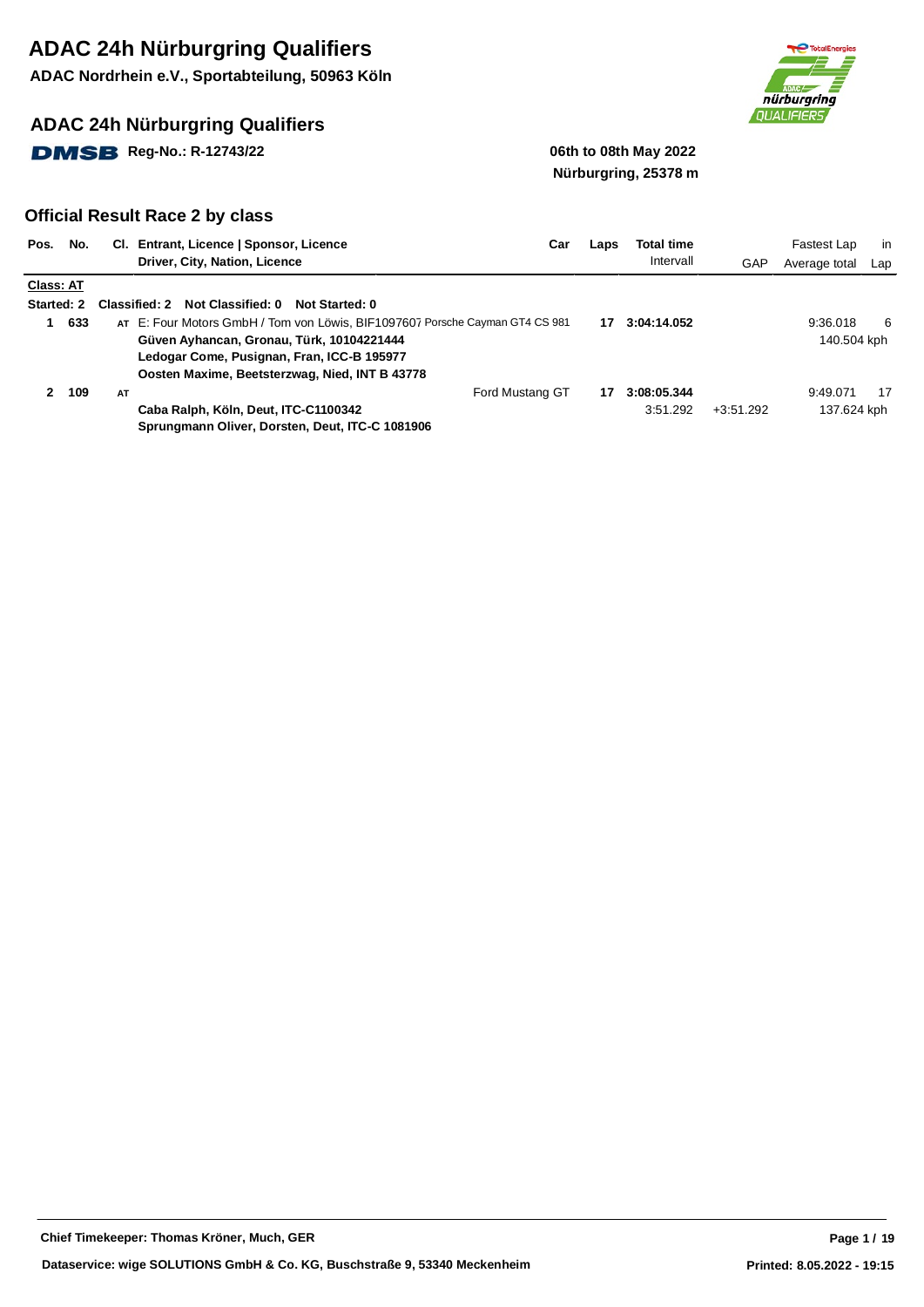**ADAC Nordrhein e.V., Sportabteilung, 50963 Köln**

### **ADAC 24h Nürburgring Qualifiers**

**DMSB** Reg-No.: R-12743/22 **19.12 19.13 19.14 19.14 19.14 19.14 19.14 19.14 19.14 19.14 19.14 19.14 19.14 19.14 19.14 19.14 19.14 19.14 19.14 19.14 19.14 19.14 19.14 19.14 19.14 19.14 19.14 19.14 19.14 19.14 19.14 19.14 19** 



# **Nürburgring, 25378 m**

|              | Pos. No. | CI.              | Entrant, Licence   Sponsor, Licence                               | Car                  | Laps | <b>Total time</b> |             | Fastest Lap   | in  |
|--------------|----------|------------------|-------------------------------------------------------------------|----------------------|------|-------------------|-------------|---------------|-----|
|              |          |                  | Driver, City, Nation, Licence                                     |                      |      | Intervall         | GAP         | Average total | Lap |
|              |          | Class: BMW M240i |                                                                   |                      |      |                   |             |               |     |
| Started: 4   |          |                  | <b>Classified: 4</b><br>Not Classified: 0 Not Started: 0          |                      |      |                   |             |               |     |
| 1.           | 244      |                  | <b>BMWM:</b> E: Schnitzelalm Racing GmbH, BIF1207383              | BMW M240i Racing Cup | 17   | 3:02:11.911       |             | 9:40.801      | 5   |
|              |          |                  | Neuser Tim, Netphen, Deut, ITC1134170                             |                      |      |                   |             | 142.073 kph   |     |
|              |          |                  | Härtling Jay Mo, Sprockhövel, Deut, ITD-C1168915                  |                      |      |                   |             |               |     |
|              |          |                  | Griesemann Björn, Köln, Deut, ITC-C1049941                        |                      |      |                   |             |               |     |
| $\mathbf{2}$ | 245      |                  | BMW M: E: Schnitzelalm Racing GmbH, BIF1207383                    | BMW M240i Racing Cup | 17   | 3:04:13.316       |             | 9:41.983      | 2   |
|              |          |                  | Marchewiecz Marcel, Schwetzingen, Deut, ITC1139913                |                      |      | 2:01.405          | $+2:01.405$ | 140.513 kph   |     |
|              |          |                  | Büsker Marco, Südlohn, Deut, ITDC1215790                          |                      |      |                   |             |               |     |
|              |          |                  | Kieslich Timo, Memmingen, Deut, ITC1050349                        |                      |      |                   |             |               |     |
| 3            | 240      | <b>BMW M:</b>    | E: Adrenalin Motorsport Team Alzner Automotive, BIF1156556        | BMW M240i Racing Cup | 17   | 3:04:20.586       |             | 9:47.553      | 2   |
|              |          |                  | Radulovic Sascha, Simmersfeld, Deut, ITD-C1188086                 |                      |      | 2:08.675          | $+07.270$   | 140.421 kph   |     |
|              |          |                  | Albig Finn, Backnang, Deut, ITC-C1161518                          |                      |      |                   |             |               |     |
| 4            | 241      |                  | BMW M: E: Adrenalin Motorsport Team Alzner Automotive, BIF1156556 | BMW M240i Racing Cup | 17   | 3:10:55.676       |             | 9:53.339      | -17 |
|              |          |                  | Ardelt Thomas, Wettringen, Deut, IC1079234                        |                      |      | 8:43.765          | $+6:35.090$ | 135.578 kph   |     |
|              |          |                  | Dormagen Manuel, Euskirchen, Deut, ITC-C1153896                   |                      |      |                   |             |               |     |
|              |          |                  | Funaro Rodolfo, Rom, Ital, INTB98829                              |                      |      |                   |             |               |     |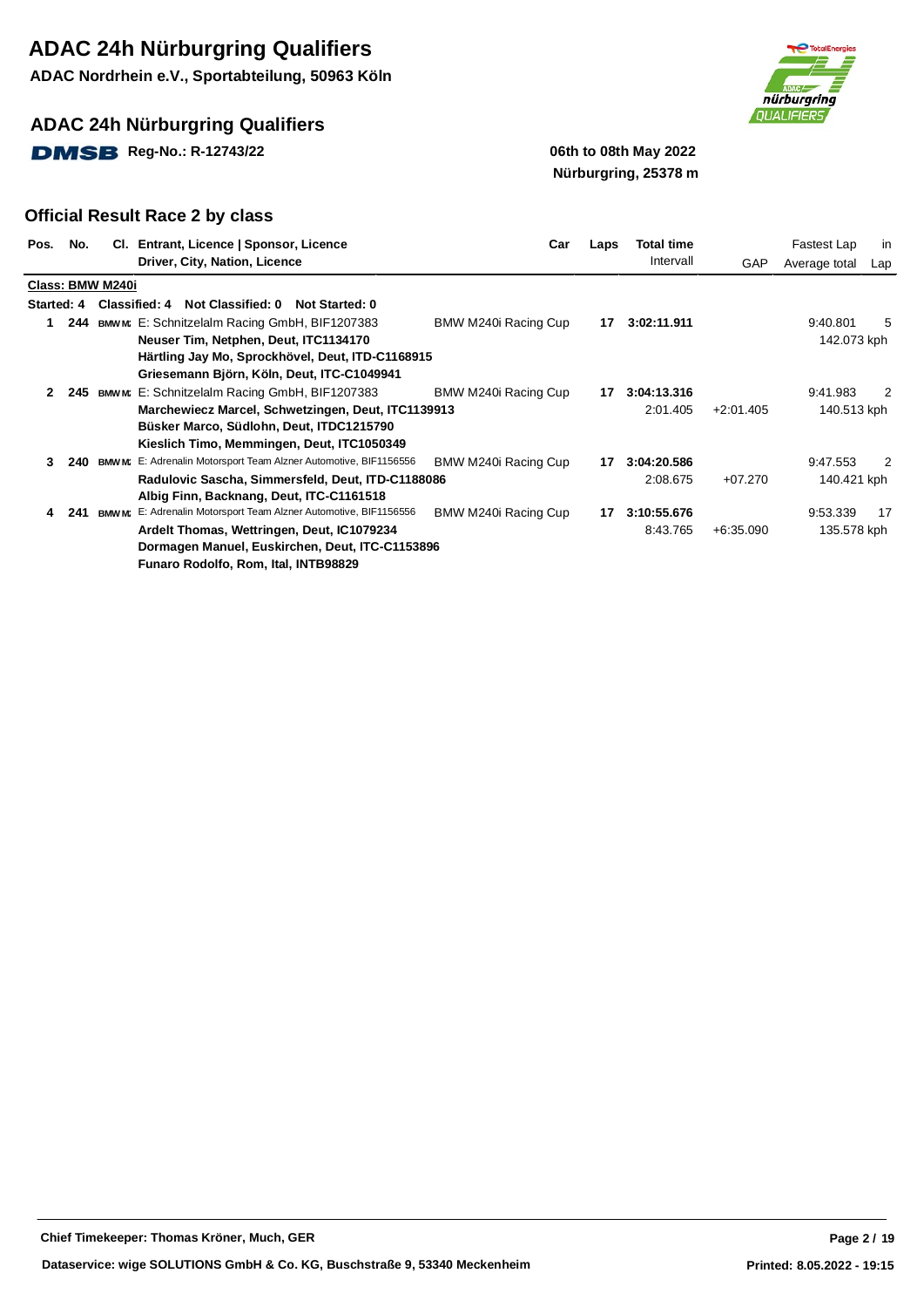**ADAC Nordrhein e.V., Sportabteilung, 50963 Köln**

### **ADAC 24h Nürburgring Qualifiers**

**DMSB** Reg-No.: R-12743/22 **19.12 19.13 19.14 19.14 19.14 19.14 19.14 19.14 19.14 19.14 19.14 19.14 19.14 19.14 19.14 19.14 19.14 19.14 19.14 19.14 19.14 19.14 19.14 19.14 19.14 19.14 19.14 19.14 19.14 19.14 19.14 19.14 19** 



# **Nürburgring, 25378 m**

| Pos.         | No.          | CI. Entrant, Licence   Sponsor, Licence                            | Car                     | Laps | <b>Total time</b> |             | Fastest Lap   | in  |
|--------------|--------------|--------------------------------------------------------------------|-------------------------|------|-------------------|-------------|---------------|-----|
|              |              | Driver, City, Nation, Licence                                      |                         |      | Intervall         | GAP         | Average total | Lap |
|              | Class: Cup 2 |                                                                    |                         |      |                   |             |               |     |
| Started: 3   |              | <b>Classified: 3</b><br>Not Classified: 0<br><b>Not Started: 0</b> |                         |      |                   |             |               |     |
| 1            | 127          | cup 2 E: KKrämer Racing UG & Co KG, BIF1189695                     | Porsche 911 GT3 Cup 992 | 19   | 3:02:28.320       |             | 8:39.628      | 2   |
|              |              | Krämer Karsten, Bergisch Gladbach, Deut, ITC-C1174710              |                         |      |                   |             | 158.550 kph   |     |
|              |              | Brück Christopher, Köln, Deut, ITC-C1042957                        |                         |      |                   |             |               |     |
|              |              | Veremenko Alexej, Adenau, Deut, ITC-C1176949                       |                         |      |                   |             |               |     |
| $\mathbf{2}$ | 126          | Cup 2 E: RPM Racing, BIF1199968                                    | Porsche 911 GT3 Cup 992 | 19   | 3:05:12.540       |             | 8:46.600      | 19  |
|              |              | Krohn Tracy, Houston, USA, D1608-I-22                              |                         |      | 2:44.220          | $+2:44.220$ | 156.207 kph   |     |
|              |              | Niclas Jönsson, Buford, GA, USA, 103608                            |                         |      |                   |             |               |     |
| 3            | 125          | Cup 2 E: Huber Motorsport, BIF1202950                              | Porsche 911 GT3 Cup 992 | 19   | 3:08:36.786       |             | 9:05.535      | 7   |
|              |              | Aust Stefan, Münster, Deut, ITC-C1095729                           |                         |      | 6:08.466          | $+3:24.246$ | 153.388 kph   |     |
|              |              | Bollrath Christian, Löhne, Deut, ITC-C1120391                      |                         |      |                   |             |               |     |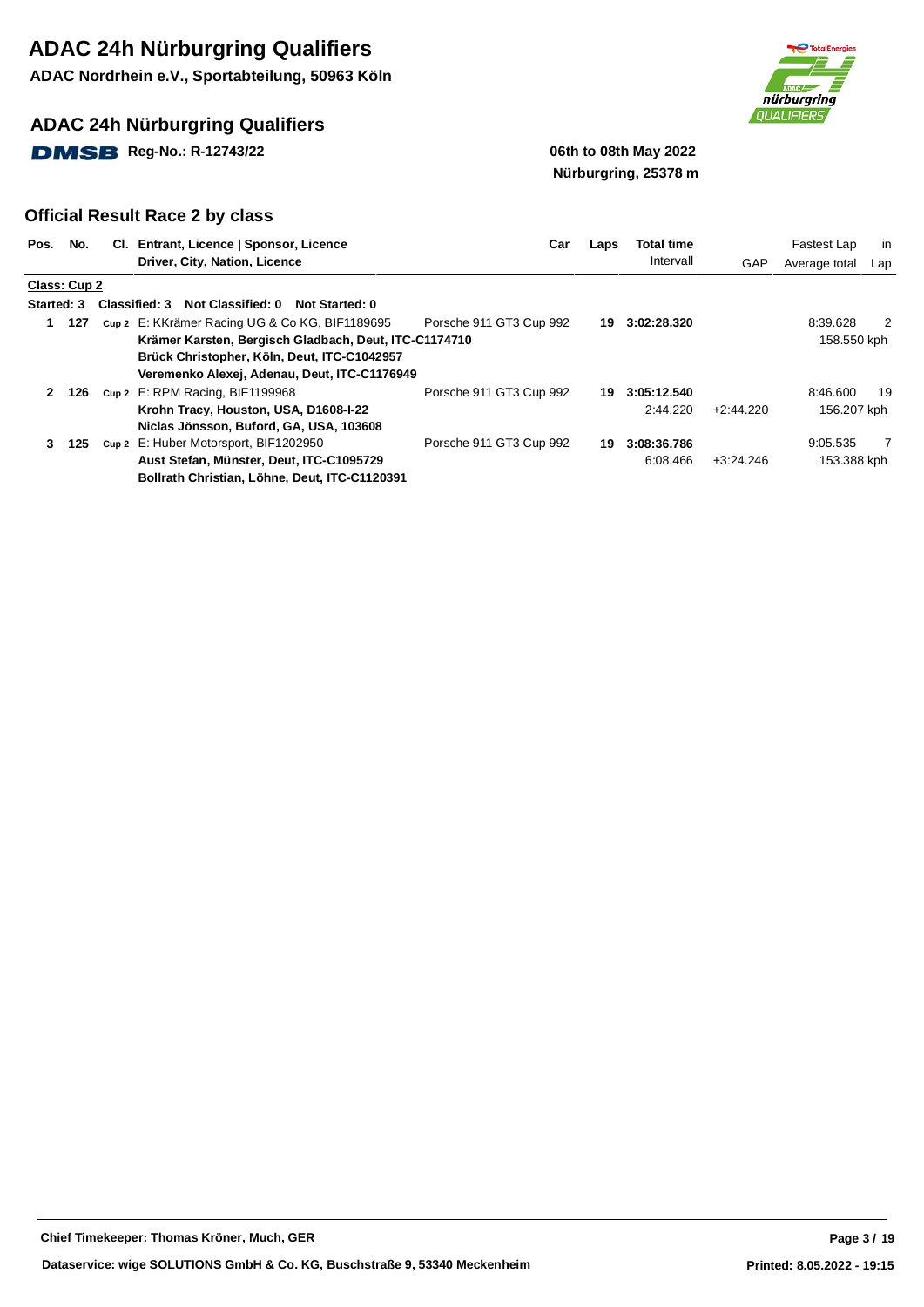**ADAC Nordrhein e.V., Sportabteilung, 50963 Köln**

### **ADAC 24h Nürburgring Qualifiers**

**DMSB** Reg-No.: R-12743/22 **12.1399 12.14 12.14 12.14 12.14 12.14 12.14 12.14 12.14 12.14 12.14 12.14 12.14 12.14 12.14 12.14 12.14 12.14 12.14 12.14 12.14 12.14 12.14 12.14 12.14 12.14 12.14 12.14 12.14 12.14 12.14 12.14** 



# **Nürburgring, 25378 m**

| Pos. No.    |              |                  | Cl. Entrant, Licence   Sponsor, Licence                                                           | Car                       | Laps | <b>Total time</b> |             | <b>Fastest Lap</b><br>in     |
|-------------|--------------|------------------|---------------------------------------------------------------------------------------------------|---------------------------|------|-------------------|-------------|------------------------------|
|             |              |                  | Driver, City, Nation, Licence                                                                     |                           |      | Intervall         | GAP         | Average total<br>Lap         |
|             | Class: Cup 3 |                  |                                                                                                   |                           |      |                   |             |                              |
| Started: 11 |              |                  | Classified: 8 Not Classified: 3 Not Started: 0                                                    |                           |      |                   |             |                              |
|             | 1 253        |                  | cup 3 E: G-Tech Competition, BIF1212848                                                           | Porsche Cayman 718 GT4 CS |      | 18 3:04:44.985    |             | 9:11.036<br>18               |
|             |              |                  | Grütter Patrik, Weil der Stadt, Deut, ITC-C1200823                                                |                           |      |                   |             | 148.353 kph                  |
|             |              |                  | Grosse Fabio, Brücktal, Deut, ITC-C1136589                                                        |                           |      |                   |             |                              |
|             |              |                  | Lösch Herbert, Neuendettelsau, Deut, ITC-C1216038                                                 |                           |      |                   |             |                              |
|             | 2 260        |                  | Cup 3 E: BLACK FALCON, BIF1112500                                                                 | Porsche Cayman 718 GT4 CS |      | 18 3:07:51.046    |             | 9:20.547<br>17               |
|             |              |                  | Meenen Martin, Emmerich, Deut, ITC-C1147961                                                       |                           |      | 3:06.061          | $+3:06.061$ | 145.904 kph                  |
|             |              |                  | Wahl Tobias, Remagen, Deut, ITC-C1198361                                                          |                           |      |                   |             |                              |
|             |              |                  | Renger Reinhold, Rothenburg o.d.T., Deut, ITC-C1039748                                            |                           |      |                   |             |                              |
| 3           | - 250        |                  | Cup 3 E: W&S Motorsport, BIF1206391                                                               | Porsche Cayman 718 GT4 CS |      | 18 3:08:33.814    |             | 9:18.476<br>2                |
|             |              |                  | Vöhringer Jürgen, Trochtelfingen, Deut, ITC-C1070120                                              |                           |      | 3:48.829          | +42.768     | 145.353 kph                  |
|             |              |                  | Höber René, München, Deut, ITD-C1205866<br>Carcone Sebastien, Rameldange, Luxe, IntC (LUX) A1216  |                           |      |                   |             |                              |
|             |              |                  |                                                                                                   |                           |      |                   |             |                              |
| 4           | 254          | Cup <sub>3</sub> |                                                                                                   | Porsche Cayman 718 GT4 CS | 18   | 3:09:33.857       |             | 9:08.696<br>2<br>144.585 kph |
|             |              |                  | S: Team 9und11 Racing<br>Oehme Moritz, Düsseldorf, Deut, ITC-C1199234                             |                           |      | 4:48.872          | $+1:00.043$ |                              |
|             |              |                  | Oehme Niklas, Düsseldorf, Deut, ITC-C1166806                                                      |                           |      |                   |             |                              |
|             |              |                  | Oehme Leonard, Düsseldorf, Deut, ITC-C1175834                                                     |                           |      |                   |             |                              |
| 5.          | 259          | Cup <sub>3</sub> |                                                                                                   | Porsche Cayman 718 GT4 CS |      | 18 3:10:02.390    |             | 9:30.575<br>17               |
|             |              |                  | Dolfen Heinz, Jülich, Deut, ITC-C1178336                                                          |                           |      | 5:17.405          | $+28.533$   | 144.224 kph                  |
|             |              |                  | Schambony John Lee, Erftstadt, Deut, ITC-C1113171                                                 |                           |      |                   |             |                              |
| 6           | 261          |                  | Cup 3 E: Team Mathol Racing e.V., BIC1142329                                                      | Porsche Cayman 718 GT4 CS |      | 17 3:01:03.830    |             | 9:26.329<br>9                |
|             |              |                  | S: Fanclub Mathol Racing e.V.                                                                     |                           |      | 1 Rd.             | 1 Rd.       | 142.964 kph                  |
|             |              |                  | Dziwok Franz, Blizyn, Pole, INT-B 0523                                                            |                           |      |                   |             |                              |
|             |              |                  | Maini Arjun, Troisdorf, Deut, 4A22IRC002                                                          |                           |      |                   |             |                              |
|             | 7 256        |                  | cup 3 E: Team Mathol Racing e.V., BIC1142329                                                      | Porsche Cayman 718 GT4 CS |      | 17 3:01:12.059    |             | 9:35.963<br>17               |
|             |              |                  | S: Fanclub Mathol Racing e.V.                                                                     |                           |      | 1 Rd.             | $+08.229$   | 142.856 kph                  |
|             |              |                  | Richards Tony, Christchurch, Neus, 041210X                                                        |                           |      |                   |             |                              |
|             |              |                  | Love Jordan, Mosman Park, Aust, 1133481                                                           |                           |      |                   |             |                              |
| 8           | 258          |                  | Cup 3 E: KKrämer Racing, BIF1189695                                                               | Porsche Cayman 718 GT4 CS |      | 17 3:10:31.013    |             | 10:03.522<br>2               |
|             |              |                  | Meyer Karl-Heinz, Arnsberg, Deut, ITC-C1206107                                                    |                           |      | 1 Rd.             | $+9:18.954$ | 135.870 kph                  |
|             |              |                  | Baunack Olaf, Neuhäusel, Deut, ITC-C1028471                                                       |                           |      |                   |             |                              |
| <b>DNF</b>  |              |                  |                                                                                                   |                           |      |                   |             |                              |
|             | 251          |                  | Cup 3 E: AVIA W&S Motorsport, BIF1303123                                                          | Porsche Cayman 718 GT4 CS | 8    | 1:25:18.129       |             | 9:38.528<br>5                |
|             |              |                  | Zünd Urs, Widnau, Schw, Int C CH1534                                                              |                           |      | 10 Rd.            | 9 Rd.       | 142.803 kph                  |
|             |              |                  | Zünd Markus, Widnau, Schw, INT-C CH433                                                            |                           |      |                   |             |                              |
|             |              |                  | Schyrba Viktor, Rorschach, Schw, INT-C CH723                                                      |                           |      |                   |             |                              |
|             |              |                  | Frei Benedikt, Oberriet, Schw, INT-C CH515                                                        |                           |      |                   |             |                              |
|             | 255          |                  | cup 3 E: KKrämer Racing UG & Co KG, BIF1189695                                                    | Porsche Cayman 718 GT4 CS |      | 6 1:00:49.922     |             | 9:07.447<br>2                |
|             |              |                  | Kroker Alexander, Zülpich, Deut, ITC-C1198003                                                     |                           |      | 12 Rd.            | 2 Rd.       | 150.185 kph                  |
|             | 252          |                  | cup 3 E: KKrämer Racing UG & Co KG, BIF1189695                                                    | Porsche Cayman 718 GT4 CS |      | 4 1:20:36.162     |             | 20:43.800<br>2               |
|             |              |                  | Gabler Andreas, Atlanta, USA, ITC-C D4099-U-22 C                                                  |                           |      | 14 Rd.            | 2 Rd.       | 75.565 kph                   |
|             |              |                  | Cramer Henning, Delbrück, Deut, ITC-C1122266<br>Brunot Jean-Francois, Atlanta, Deut, D3290-I-22 C |                           |      |                   |             |                              |
|             |              |                  |                                                                                                   |                           |      |                   |             |                              |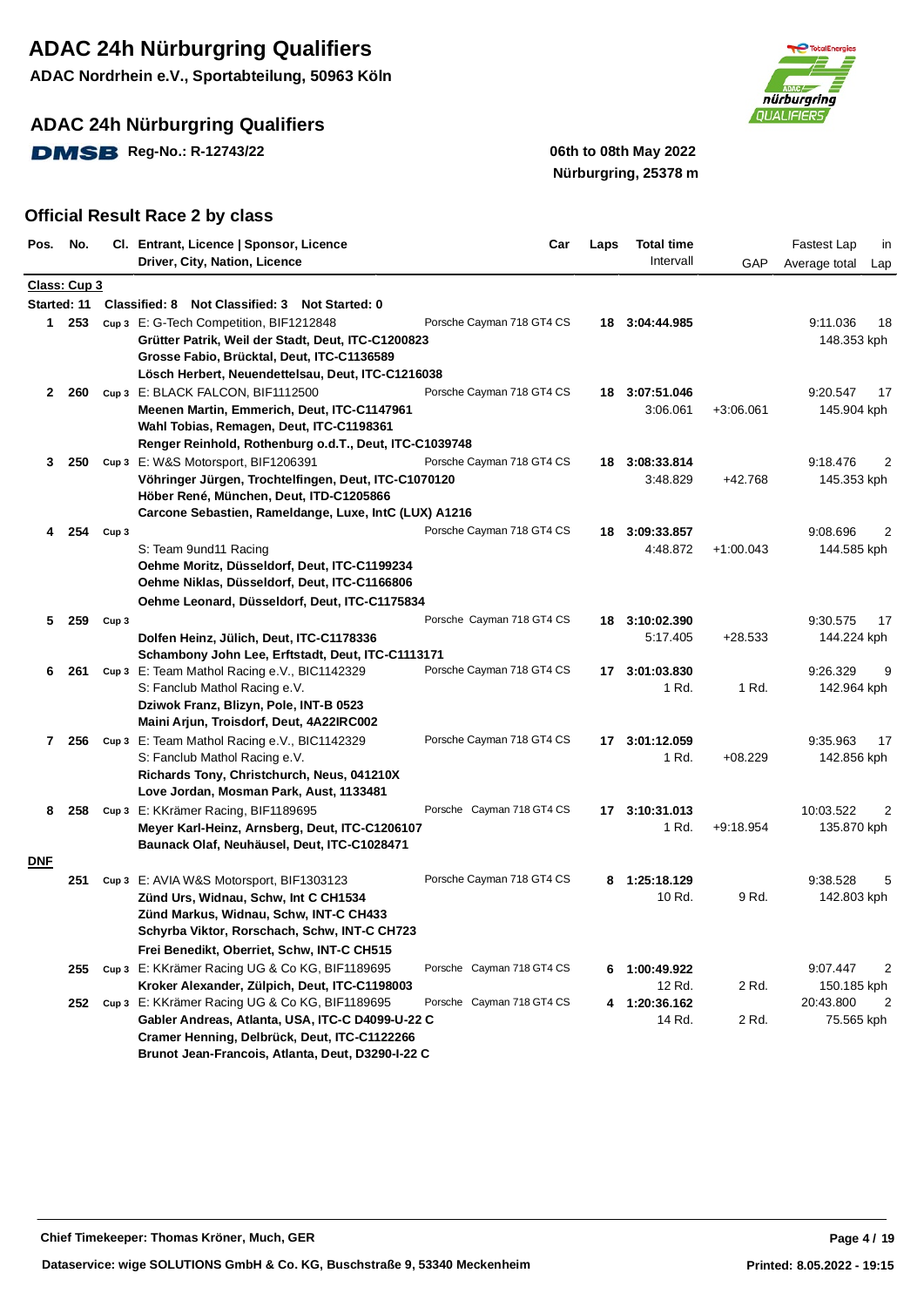**ADAC Nordrhein e.V., Sportabteilung, 50963 Köln**

### **ADAC 24h Nürburgring Qualifiers**

**DMSB** Reg-No.: R-12743/22 06th to 08th May 2022



# **Nürburgring, 25378 m**

| Pos.<br>No.                              | CI. Entrant, Licence   Sponsor, Licence<br>Driver, City, Nation, Licence                                                                                                                                                                                             | Car              | Laps | <b>Total time</b><br>Intervall | GAP | Fastest Lap<br>Average total | -in<br>Lap |
|------------------------------------------|----------------------------------------------------------------------------------------------------------------------------------------------------------------------------------------------------------------------------------------------------------------------|------------------|------|--------------------------------|-----|------------------------------|------------|
| Class: Cup 5<br><b>Started: 1</b><br>871 | Not Classified: 0<br><b>Classified: 1</b><br>Not Started: 0<br>Cup 5 E: Adrenalin Motorsport Team Alzner Automotive, BIF1156556<br>Funaro Rodolfo, Rom, Ital, INTB98829<br>Heinrich Guido, Potsdam, Deut, ITC-C1168813<br>Oepen Sven, Mechernich, Deut, ITC-C1078304 | BMW M2 CS Racing | 17   | 3:05:58.302                    |     | 9:39.052<br>139.191 kph      | 2          |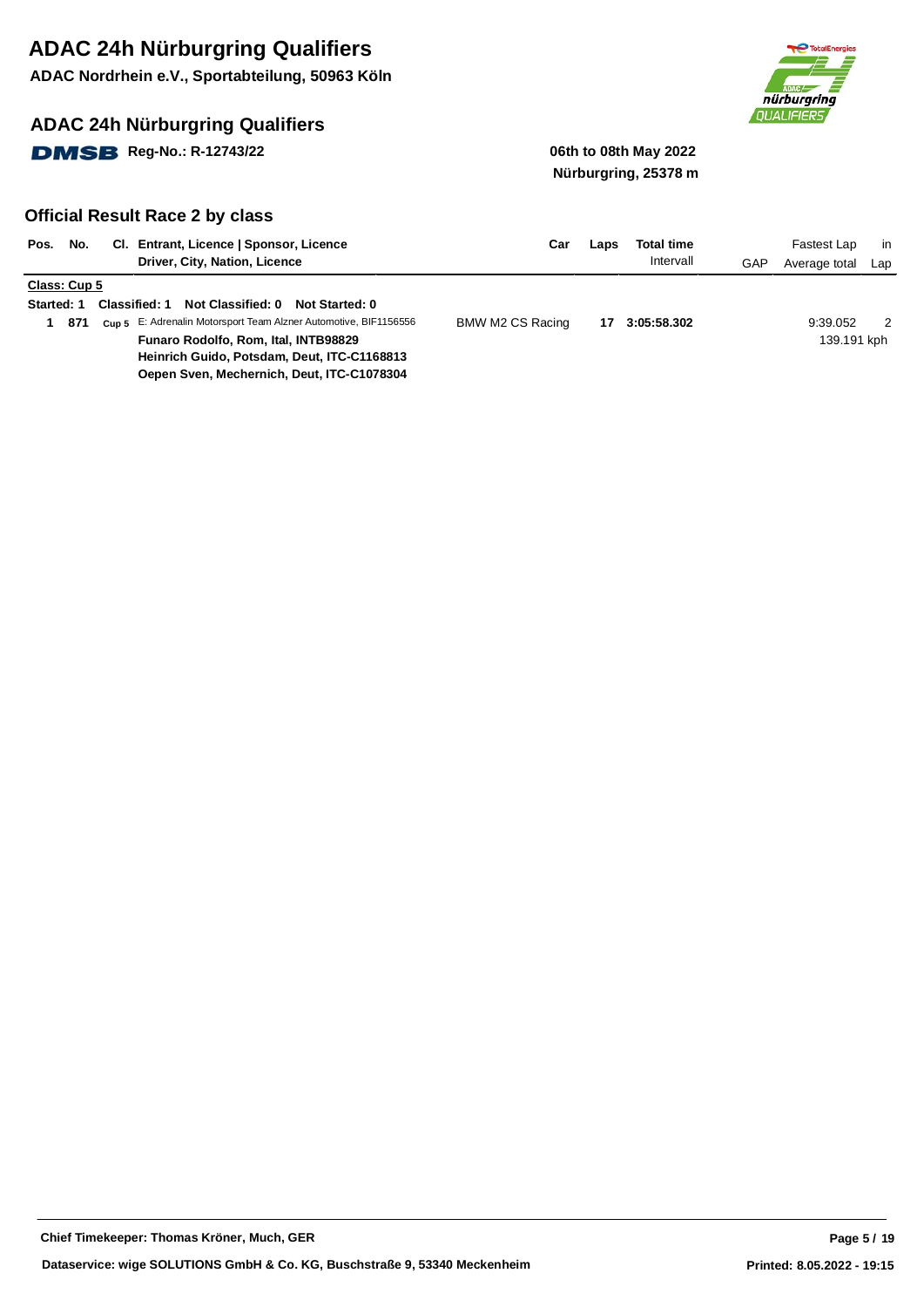**ADAC Nordrhein e.V., Sportabteilung, 50963 Köln**

### **ADAC 24h Nürburgring Qualifiers**

**DMSB** Reg-No.: R-12743/22 06th to 08th May 2022



# **Nürburgring, 25378 m**

| Pos.<br>No.       | CI. Entrant, Licence   Sponsor, Licence<br>Driver, City, Nation, Licence                                                                                              | Car           | Laps | <b>Total time</b><br>Intervall | GAP   | Fastest Lap<br>Average total | in<br>Lap |
|-------------------|-----------------------------------------------------------------------------------------------------------------------------------------------------------------------|---------------|------|--------------------------------|-------|------------------------------|-----------|
| Class: Cup-X      |                                                                                                                                                                       |               |      |                                |       |                              |           |
| <b>Started: 2</b> | Classified: 2 Not Classified: 0<br>Not Started: 0                                                                                                                     |               |      |                                |       |                              |           |
| 161<br>1.         | Cup-X E: Teichmann Racing, BA025<br>Sandtler Tim. Bochum. Deut. ITC-C1045728<br>Wolf Florian, Linden, Deut, ITC-C1079940<br>Kraihamer Laura, Salzburg, Öste, JA1609   | KTM X-BOW GTX | 19.  | 3:06:37.783                    |       | 8:51.544<br>155.018 kph      | -6        |
| 163               | Cup-X E: Teichmann Racing, BA025<br>Maximilian, Witten, Deut, ITC-C1108708<br>Tasche Andreas, Cochem, Deut, ITC-C1152066<br>Mönch Michael, Adenau, Deut, ITC-C1112211 | KTM X-BOW GT4 | 17   | 3:04:07.158<br>2 Rd.           | 2 Rd. | 9:49.933<br>140.591 kph      | 9         |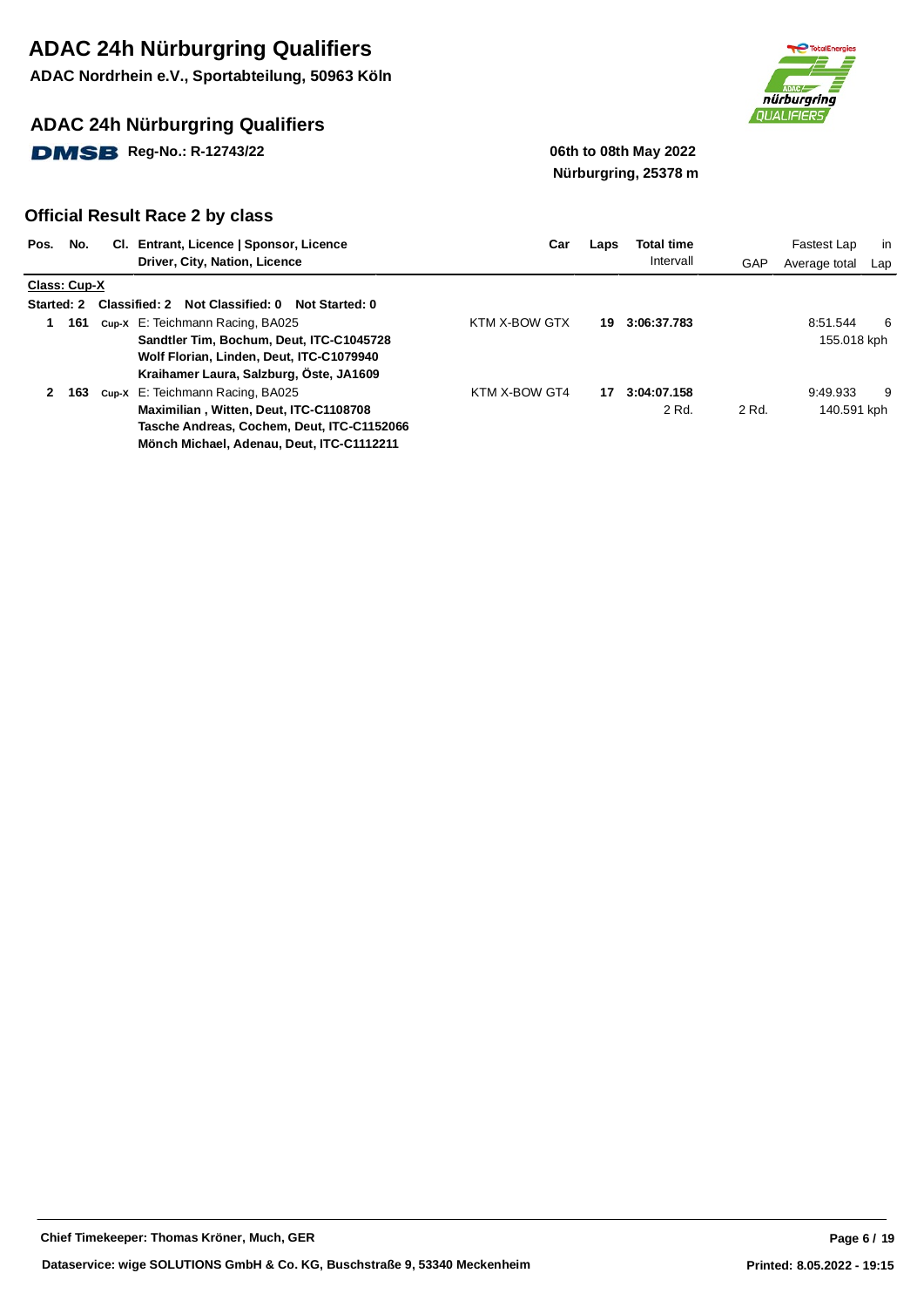**ADAC Nordrhein e.V., Sportabteilung, 50963 Köln**

### **ADAC 24h Nürburgring Qualifiers**

**DMSB** Reg-No.: R-12743/22 06th to 08th May 2022



# **Nürburgring, 25378 m**

| Pos.         | No. |             | Cl. Entrant, Licence   Sponsor, Licence              | Car                          | Laps | Total time  |             | Fastest Lap   | in  |
|--------------|-----|-------------|------------------------------------------------------|------------------------------|------|-------------|-------------|---------------|-----|
|              |     |             | Driver, City, Nation, Licence                        |                              |      | Intervall   | GAP         | Average total | Lap |
| Class: SP 10 |     |             |                                                      |                              |      |             |             |               |     |
| Started: 4   |     |             | Classified: 4 Not Classified: 0 Not Started: 0       |                              |      |             |             |               |     |
| 1.           | 82  |             | SP <sub>10</sub> E: PROsport Racing GmbH, BIF1168006 | Aston Martin Vantage AMR GT4 | 18.  | 3:03:40.052 |             | 8:58.993      | 2   |
|              |     |             | Breuer Christoph, Nettersheim, Deut, ITC C 1080277   |                              |      |             |             | 149.227 kph   |     |
|              |     |             | Ortmann Mike David, Ahrensfelde, Deut, ITC-C1136353  |                              |      |             |             |               |     |
|              |     |             | Born Miklas, Basel, Schw, 330                        |                              |      |             |             |               |     |
| 2            | 85  |             | SP10 E: BLACK FALCON Team TEXTAR, BIF1304229         | Porsche Cayman GT4 RS CS     | 18   | 3:07:13.336 |             | 9:17.891      | 2   |
|              |     |             | Müller Marco, Hamburg, Deut, ITC-C1172120            |                              |      | 3:33.284    | $+3:33.284$ | 146.394 kph   |     |
|              |     |             | Palluth Carsten, Hohen Neuendorf, Deut, ITC-C1050882 |                              |      |             |             |               |     |
|              |     |             | Wahl Tobias, Remagen, Deut, ITC-C1198361             |                              |      |             |             |               |     |
| 3            | 79  | <b>SP10</b> |                                                      | BMW M4 GT4                   | 18   | 3:08:53.043 |             | 9:12.897      | 9   |
|              |     |             | Sari Hakan, Lokeren, Belg, BEIC912237                |                              |      | 5:12.991    | $+1:39.707$ | 145.106 kph   |     |
|              |     |             | Sari Recep, Lokeren, Belg, BEIC912238                |                              |      |             |             |               |     |
|              |     |             | Yücesan Ersin, Türk, 10104223896                     |                              |      |             |             |               |     |
| 4            | 81  |             | SP 10 E: PROsport Racing GmbH, BIF1168006            | Aston Martin Vantage AMR GT4 | 11   | 3:05:25.403 |             | 9:20.670      | 2   |
|              |     |             | Walker Alexander, Brig, Schw, ITC-C308               |                              |      | 7 Rd.       | 7 Rd.       | 90.331 kph    |     |
|              |     |             | Sokolovskiy Yevgen, Düsseldorf, Deut, ITB1135122     |                              |      |             |             |               |     |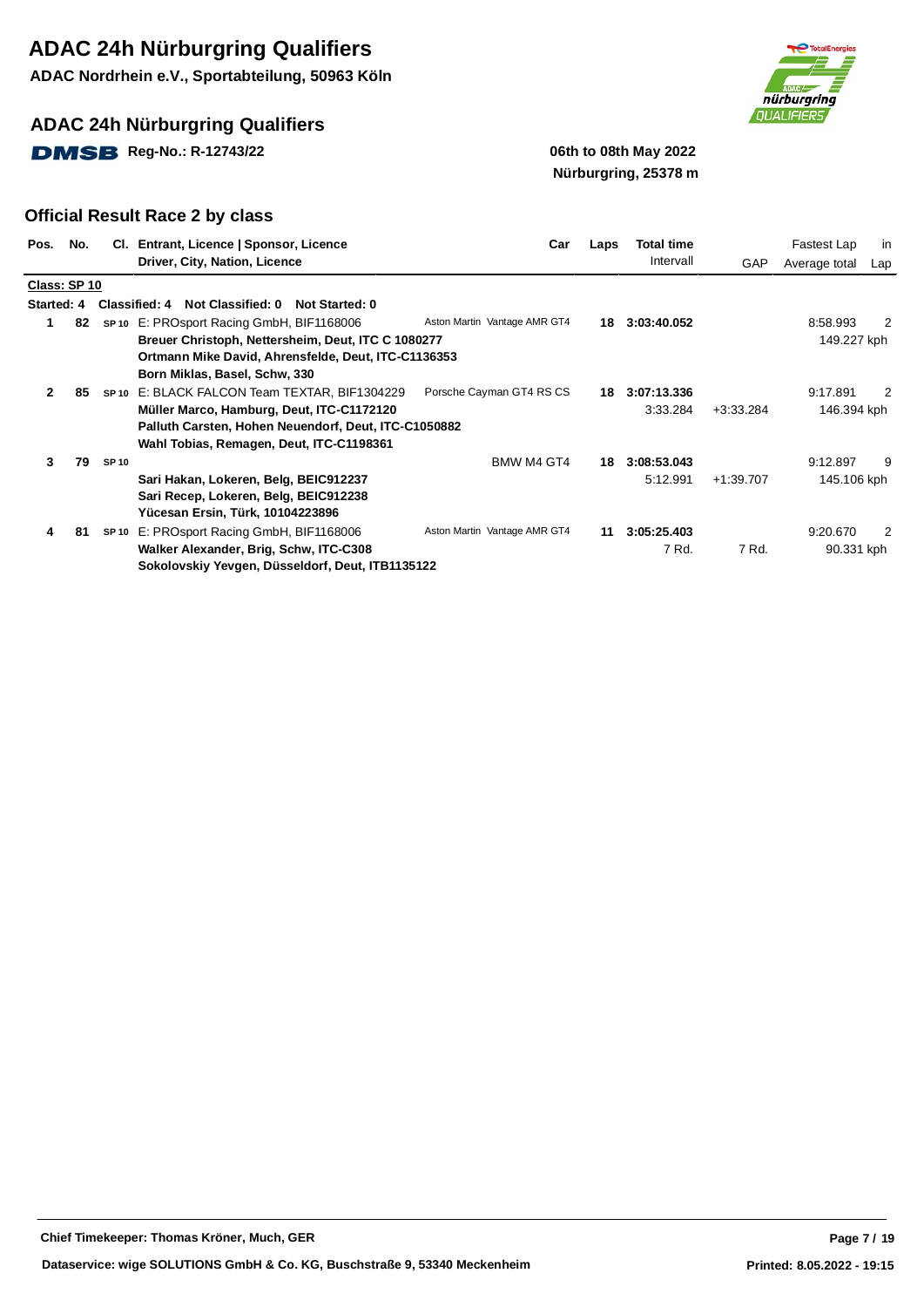**ADAC Nordrhein e.V., Sportabteilung, 50963 Köln**

### **ADAC 24h Nürburgring Qualifiers**

**DMSB** Reg-No.: R-12743/22 06th to 08th May 2022



# **Nürburgring, 25378 m**

| Pos.              | No.          |                   | CI. Entrant, Licence   Sponsor, Licence                          | Car                    | Laps | <b>Total time</b> |       | Fastest Lap   | in  |
|-------------------|--------------|-------------------|------------------------------------------------------------------|------------------------|------|-------------------|-------|---------------|-----|
|                   |              |                   | Driver, City, Nation, Licence                                    |                        |      | Intervall         | GAP   | Average total | Lap |
|                   | Class: SP 3T |                   |                                                                  |                        |      |                   |       |               |     |
| <b>Started: 2</b> |              |                   | Classified: 2 Not Classified: 0<br><b>Not Started: 1</b>         |                        |      |                   |       |               |     |
|                   | 114          |                   | SP 3T E: SUBARU TECNICA INTERNATIONAL, 7302 7634 03              | SUBARU WRX STI         | 18   | 3:06:48.198       |       | 9:06.109      | 17  |
|                   |              |                   | Van Dam Carlo, Ridderkerk, Nied, ITB10651                        |                        |      |                   |       | 146.722 kph   |     |
|                   |              |                   | Schrick Tim, Koln, Deut, ITC-C1053394                            |                        |      |                   |       |               |     |
|                   |              |                   | Lasee Marcel, Duesseldorf, Deut, ITC-C1041374                    |                        |      |                   |       |               |     |
|                   |              |                   | Sasaki Kota, Sumida, Tokyo, Japa, International B 2433 8656 0220 |                        |      |                   |       |               |     |
| $\mathbf{2}$      | 112          | SP 3T             | E: Bulldog Racing, BIF1300485                                    | Mini John Cooper Works | 17   | 3:08:41.983       |       | 9:53.199      | 5   |
|                   |              |                   | Krumscheid Uwe, Adenau, Deut, ITC-C1059818                       |                        |      | 1 Rd.             | 1 Rd. | 137.179 kph   |     |
|                   |              |                   | Fischer Markus, Mödling, Öste, JA1873                            |                        |      |                   |       |               |     |
| <b>DNS</b>        |              |                   |                                                                  |                        |      |                   |       |               |     |
|                   | 89           | SP <sub>3</sub> T |                                                                  | Opel Astra CUP         | 0    | 00.000            |       |               |     |
|                   |              |                   | Imparato Jean Philippe, St. Germain en Laye, Fran, ICCC255782    |                        |      |                   |       |               |     |
|                   |              |                   | Wales Francois, Antony, Fran, ICCC255802                         |                        |      |                   |       |               |     |
|                   |              |                   | Finot Jean-Marc, Nonville, Fran, ICCC209292                      |                        |      |                   |       |               |     |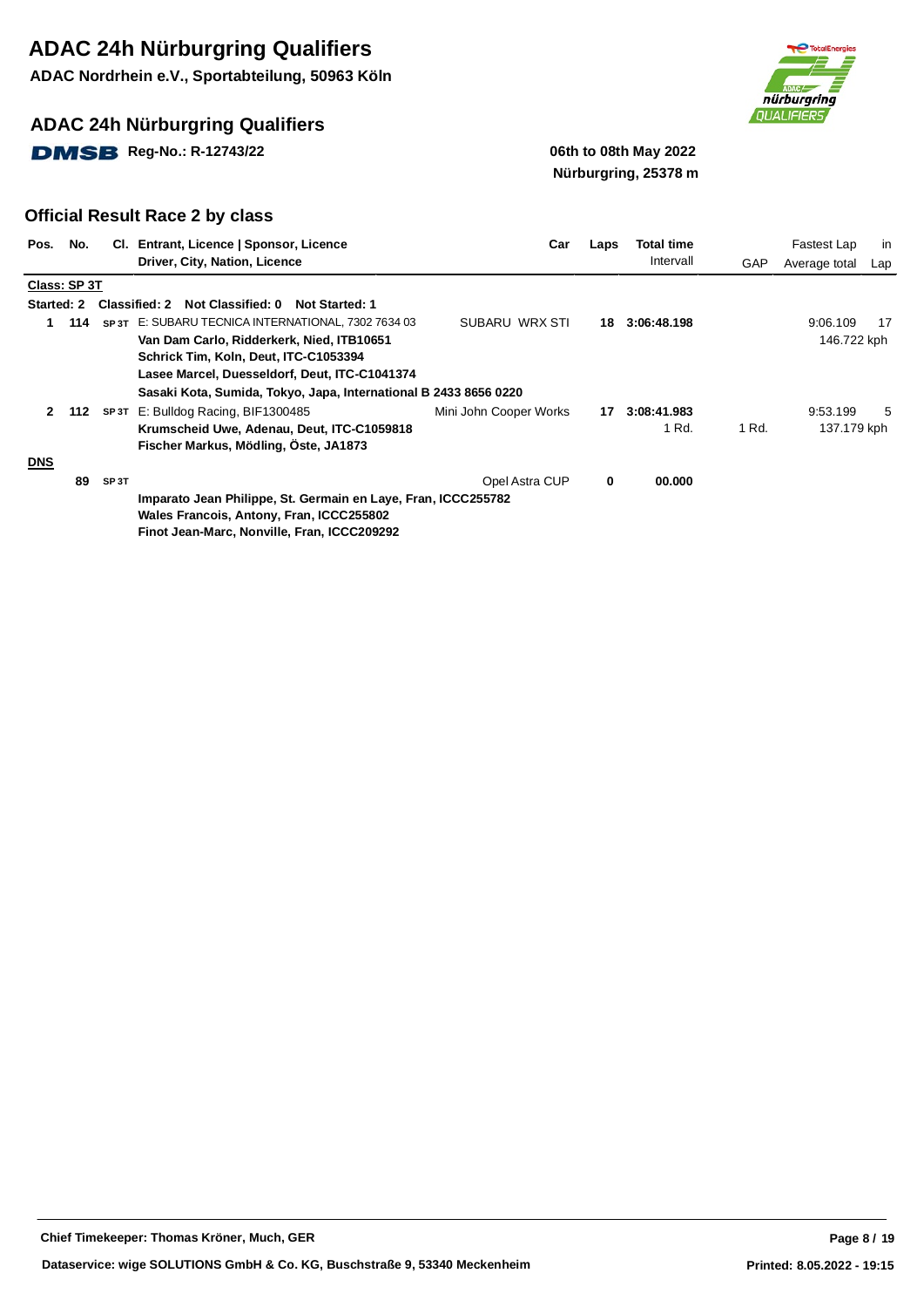**ADAC Nordrhein e.V., Sportabteilung, 50963 Köln**

### **ADAC 24h Nürburgring Qualifiers**

**DMSB** Reg-No.: R-12743/22 **12.1399 12.14 12.14 12.14 12.14 12.14 12.14 12.14 12.14 12.14 12.14 12.14 12.14 12.14 12.14 12.14 12.14 12.14 12.14 12.14 12.14 12.14 12.14 12.14 12.14 12.14 12.14 12.14 12.14 12.14 12.14 12.14** 



# **Nürburgring, 25378 m**

| Pos.       | No.          |       | CI. Entrant, Licence   Sponsor, Licence<br>Driver, City, Nation, Licence                   | Car                          | Laps | <b>Total time</b><br>Intervall | GAP         | Fastest Lap<br>Average total | in<br>Lap |
|------------|--------------|-------|--------------------------------------------------------------------------------------------|------------------------------|------|--------------------------------|-------------|------------------------------|-----------|
|            | Class: SP 8T |       |                                                                                            |                              |      |                                |             |                              |           |
| Started: 3 |              |       | Classified: 3<br>Not Classified: 0<br>Not Started: 0                                       |                              |      |                                |             |                              |           |
|            | 69           |       | SP 8T E: Dörr Motorsport, BIF1004607                                                       | Aston Martin Vantage AMR GT4 | 19.  | 3:05:36.108                    |             | 8:51.051                     | 2         |
|            |              |       | Dörr Phil, Butzbach, Deut, ITC-C1162847                                                    |                              |      |                                |             | 155.876 kph                  |           |
|            |              |       | Hancke Nick, Erlangen, Deut, ITC-C1146359                                                  |                              |      |                                |             |                              |           |
| 2          | 80           |       | SP 8T E: PROsport Racing GmbH, BIF1168006                                                  | Aston Martin Vantage AMR GT4 | 19   | 3:10:57.036                    |             | 9:01.858                     | 2         |
|            |              |       | Dumarey Maxime, Gent, Belg, 902208                                                         |                              |      | 5:20.928                       | $+5:20.928$ | 151.510 kph                  |           |
|            |              |       | Balcaen Simon, Deut, ITC-C912288                                                           |                              |      |                                |             |                              |           |
| 3          | 220          | SP 8T | E: GITI TIRE MOTORSPORT BY WS RACING, BIF1198291                                           | BMW M4 GT4                   | 18.  | 3:06:11.304                    |             | 9:16.654                     | 17        |
|            |              |       | Schreiner Carrie, Euskirchen, Deut, ITB1139615<br>Martin Celia, Adenau, Deut, ITC-C1178900 |                              |      | 1 Rd.                          | 1 Rd.       | 147.207 kph                  |           |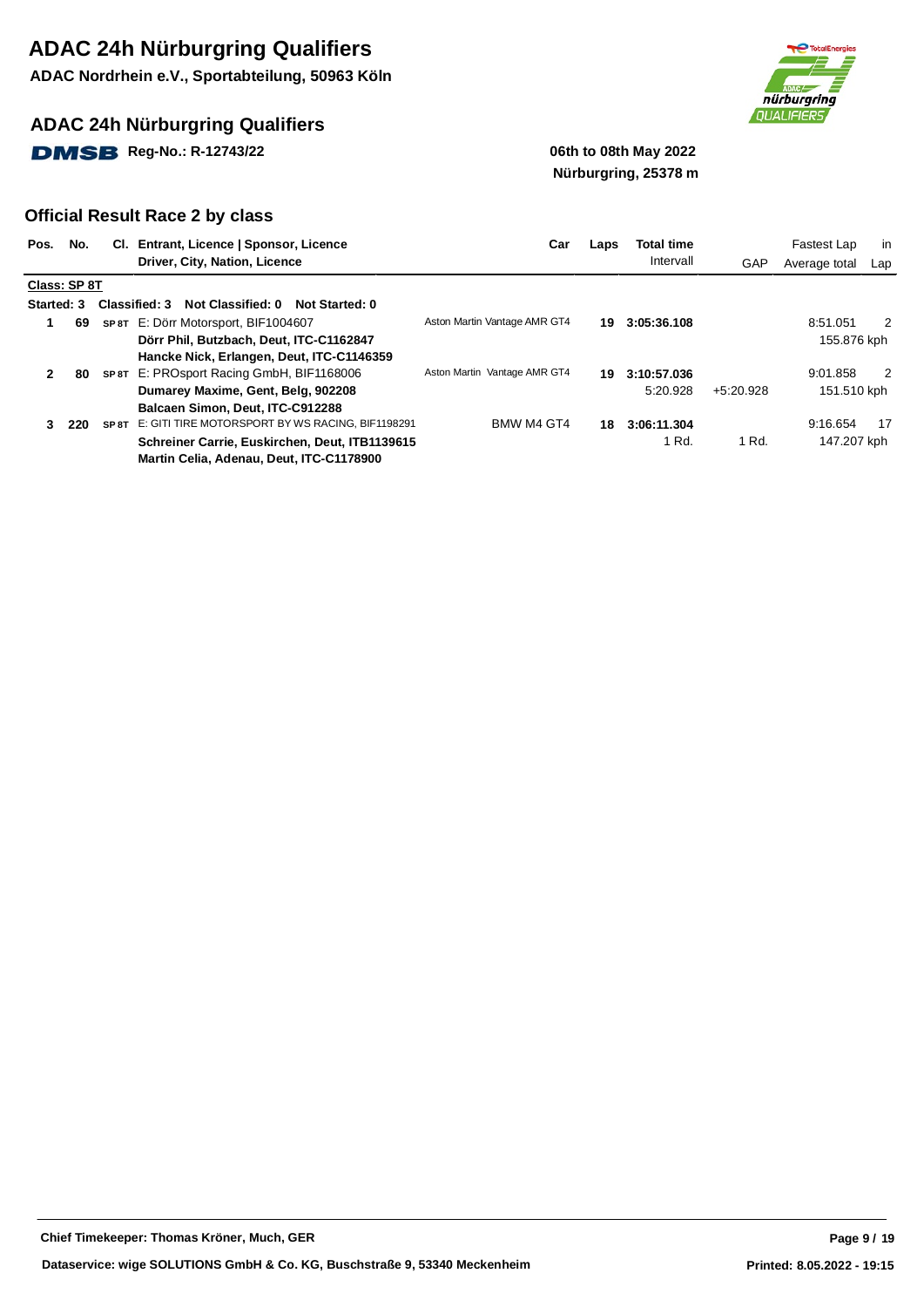**ADAC Nordrhein e.V., Sportabteilung, 50963 Köln**

### **ADAC 24h Nürburgring Qualifiers**

**DMSB** Reg-No.: R-12743/22 **19.12 19.13 19.14 19.14 19.14 19.14 19.14 19.14 19.14 19.14 19.14 19.14 19.14 19.14 19.14 19.14 19.14 19.14 19.14 19.14 19.14 19.14 19.14 19.14 19.14 19.14 19.14 19.14 19.14 19.14 19.14 19.14 19** 



# **Nürburgring, 25378 m**

| Pos.           | No. |                 | Cl. Entrant, Licence   Sponsor, Licence                                        | Car                          | Laps | <b>Total time</b> |           | Fastest Lap<br>in    |
|----------------|-----|-----------------|--------------------------------------------------------------------------------|------------------------------|------|-------------------|-----------|----------------------|
|                |     |                 | Driver, City, Nation, Licence                                                  |                              |      | Intervall         | GAP       | Average total<br>Lap |
| Class: SP 9    |     |                 |                                                                                |                              |      |                   |           |                      |
| Started: 28    |     |                 | <b>Classified: 18</b><br><b>Not Classified: 10</b><br><b>Not Started: 0</b>    |                              |      |                   |           |                      |
| $\mathbf{1}$   | 3   |                 | sp 9 E: Mercedes-AMG Team GetSpeed, BIF1302551                                 | Mercedes-AMG GT3             |      | 20 3:00:54.635    |           | 8:14.804<br>7        |
|                |     |                 | Christodoulou Adam, London, Groß, ITB100838                                    |                              |      |                   |           | 168.335 kph          |
|                |     |                 | Götz Maximilian, Uffenheim, Deut, ITB1045239                                   |                              |      |                   |           |                      |
|                |     |                 | Schiller Fabian, Troisdorf, Deut, ITC1127224                                   |                              |      |                   |           |                      |
| $\mathbf{2}$   | 72  |                 | SP9 E: BMW Junior Team, BIF1141332                                             | BMW M4 GT3                   |      | 20 3:01:19.319    |           | 8:13.365<br>2        |
|                |     | PRO-AM          | Harper Daniel, Belfast, Groß, 233042                                           |                              |      | 24.684            | $+24.684$ | 167.953 kph          |
|                |     |                 | Hesse Max, Wernau, Deut, ITB1124404                                            |                              |      |                   |           |                      |
|                |     |                 | Verhagen Neil, Mooresville, USA, D3956-I-22B                                   |                              |      |                   |           |                      |
| 3              | 24  |                 | SP9 E: Lionspeed by Car Collection Motorport, BIF1120284 Audi R8 LMS GT3 Evo 2 |                              | 20   | 3:01:20.892       |           | 8:17.040<br>20       |
|                |     |                 | Kolb Patrick, Bad Homburg, Deut, ITC1134414                                    |                              |      | 26.257            | $+01.573$ | 167.929 kph          |
|                |     |                 | Drudi Mattia, Dogana, San, 349                                                 |                              |      |                   |           |                      |
|                |     |                 | Mies Christopher, Deut, ITC-C1112672                                           |                              |      |                   |           |                      |
| 4              | 22  |                 | SP9 E: Audi Sport Team Car Collection, BIF1213333                              | Audi R8 LMS GT3 Evo 2        | 20   | 3:01:21.474       |           | 8:15.713<br>2        |
|                |     |                 | Haase Christopher, Kulmbach, Deut, ITA1113842                                  |                              |      | 26.839            | $+00.582$ | 167.920 kph          |
|                |     |                 | Niederhauser Patric, Kehrsatz, Schw, 1358                                      |                              |      |                   |           |                      |
| 5              | 18  |                 | SP9 E: KCMG, CE-00397                                                          | Porsche 911 GT3 R (991 II)   | 20   | 3:01:59.945       |           | 2<br>8:18.561        |
|                |     |                 | Tandy Nick, Bedford, Groß, 160875                                              |                              |      | 1:05.310          | $+38.471$ | 167.328 kph          |
|                |     |                 | Bamber Earl, Nashville, Neus, 051713X                                          |                              |      |                   |           |                      |
| 6              | 44  |                 | SP9 E: Falken Motorsports, BIF 1088091                                         | Porsche 911 GT3 R (991 II)   | 20   | 3:02:01.204       |           | 2<br>8:16.986        |
|                |     |                 | Kern Lars, Wiernsheim, Deut, ITB 1118088                                       |                              |      | 1:06.569          | $+01.259$ | 167.309 kph          |
|                |     |                 | Picariello Alessio, Forchies-la-Marche, Belg, 901589                           |                              |      |                   |           |                      |
|                |     |                 | Ragginger Martin, Wals, Öste, JA 1113                                          |                              |      |                   |           |                      |
| $\overline{7}$ | 16  |                 | SP9 E: Scherer Sport Team Phoenix, BIF1213884                                  | Audi R8 LMS GT3 Evo 2        | 20   | 3:02:28.690       |           | 2<br>8:18.536        |
|                |     |                 | Giermaziak Jakub, Zaniemysl, Pole, B,C0001                                     |                              |      | 1:34.055          | $+27.486$ | 166.889 kph          |
|                |     |                 | Schramm Kim Luis, Ilmenau, Deut, ITC-C1107186                                  |                              |      |                   |           |                      |
|                |     |                 | Beretta Michele, Milano, Ital, 347027                                          |                              |      |                   |           |                      |
| 8              | 90  |                 | SP9 E: TF Sport, 282857                                                        | Aston Martin Vantage AMR GT3 | 20   | 3:02:48.477       |           | 2<br>8:22.328        |
|                |     |                 | Eastwood Charlie, Dunmow, Groß, ITB18589                                       |                              |      | 1:53.842          | $+19.787$ | 166.588 kph          |
|                |     |                 | Hasse-Clot Valentin, Paris, Fran, ICCB 234716                                  |                              |      |                   |           |                      |
| 9              | 20  |                 | SP9 E: Schubert Motorsport, BIF1138729                                         | BMW M4 GT3                   | 20   | 3:02:52.552       |           | 8:19.835<br>8        |
|                |     |                 | Krohn Jesse, Vantaa, Finn, 22196154                                            |                              |      | 1:57.917          | $+04.075$ | 166.526 kph          |
|                |     |                 | Klingmann Jens, Tägerwillen, Schw, ITC-C1049140                                |                              |      |                   |           |                      |
|                |     |                 | Krütten Niklas, Trier, Deut, ITB1135996                                        |                              |      |                   |           |                      |
| 10             | 34  | SP 9            | E: Schnitzelalm Racing GmbH, BIF1207383                                        | Mercedes-AMG GT3             |      | 20 3:03:31.347    |           | 8:21.842<br>19       |
|                |     | PRO-AM          | Stengel Johannes, Stadtlohn, Deut, ITC-C1185615                                |                              |      | 2:36.712          | +38.795   | 165.939 kph          |
|                |     |                 | Mettler Yannik, Zürich, Schw, ITB1391                                          |                              |      |                   |           |                      |
|                |     |                 | Böckmann Marek, Lautersheim, Deut, ITC-C1100270                                |                              |      |                   |           |                      |
| 11             | 25  | SP <sub>9</sub> | E: Huber Motorsport, BIF1202950                                                | Porsche 911 GT3 R (991 II)   | 20   | 3:03:59.521       |           | 8:18.316<br>2        |
|                |     | PRO-AM          | Thyssen Joachim, München, Deut, ITC-C1065026                                   |                              |      | 3:04.886          | $+28.174$ | 165.516 kph          |
|                |     |                 | Rader Klaus, München, Deut, ITC-C1045103                                       |                              |      |                   |           |                      |
|                |     |                 | Menzel Nico, Kelberg, Deut, ITC-C1117270                                       |                              |      |                   |           |                      |
| 12             | 6   |                 | SP9 E: Mercedes-AMG Team Bilstein, BIF1302474                                  | Mercedes-AMG GT3             |      | 20 3:04:33.801    |           | 8:19.267<br>7        |
|                |     |                 | S: by HRT                                                                      |                              |      | 3:39.166          | $+34.280$ | 165.004 kph          |
|                |     |                 | Haupt Hubert, München, Deut, ITB1059620                                        |                              |      |                   |           |                      |
|                |     |                 | Philip Ellis, Baar, Schw, 462                                                  |                              |      |                   |           |                      |
|                |     |                 | Bastian Nico, Ludwigsburg, Deut, ITB1076611                                    |                              |      |                   |           |                      |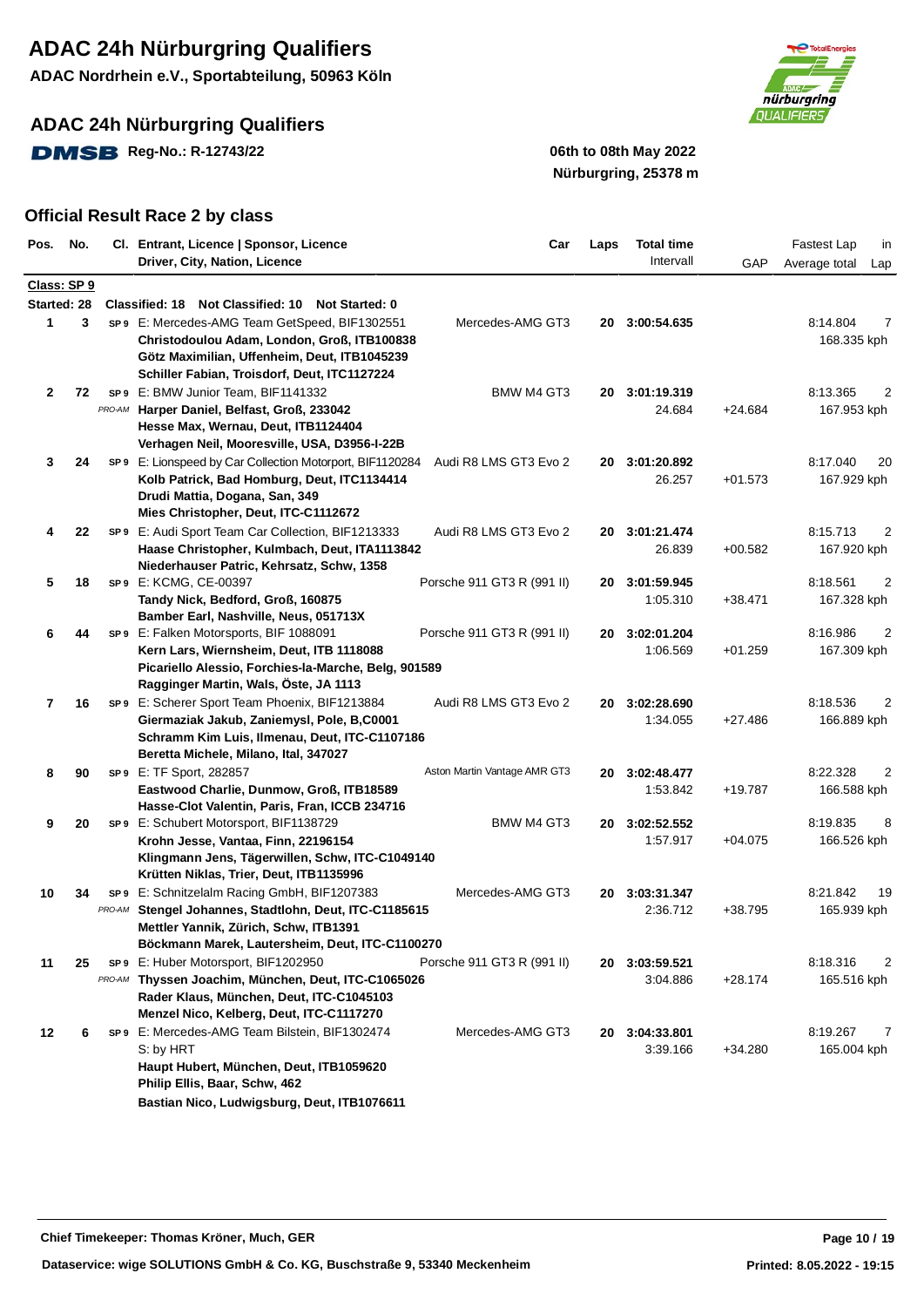**ADAC Nordrhein e.V., Sportabteilung, 50963 Köln**

**ADAC 24h Nürburgring Qualifiers**

**DMSB** Reg-No.: R-12743/22 06th to 08th May 2022



# **Nürburgring, 25378 m**

| Pos.       | No. |                | Cl. Entrant, Licence   Sponsor, Licence<br>Driver, City, Nation, Licence                                             | Car                         | Laps | <b>Total time</b><br>Intervall | GAP         | Fastest Lap<br>in<br>Average total<br>Lap |
|------------|-----|----------------|----------------------------------------------------------------------------------------------------------------------|-----------------------------|------|--------------------------------|-------------|-------------------------------------------|
| 13         | 23  | SP 9<br>PRO-AM | E: Lionspeed by Car Collection Motorsport, BIF1120284 Audi R8 LMS GT3 Evo 2<br>Dontje Milan, 1086XZ, Nied, INTC28212 |                             | 20   | 3:05:00.221<br>4:05.586        | $+26.420$   | 10<br>8:24.148<br>164.611 kph             |
|            |     |                | Fetzer Dennis, Buseck, Deut, ITC-C1157082                                                                            |                             |      |                                |             |                                           |
|            |     |                | Rocco Di Torrepadula Lorenzo, Baar, Schw, ITC-C1120243                                                               |                             |      |                                |             |                                           |
| 14         | 28  |                | SP9 E: DINAMIC MOTORSPORT SRL, 387707                                                                                | Porsche 911 GT3 R (991 II)  | 20   | 3:05:32.641                    |             | 8:18.197<br>2                             |
|            |     | PRO-AM         | Engelhart Christian, Starnberg, Deut, ITC-C1075458                                                                   |                             |      | 4:38.006                       | $+32.420$   | 164.131 kph                               |
|            |     |                | De Leener Adrien, Los Angeles, USA, 362639                                                                           |                             |      |                                |             |                                           |
| 15         | 11  |                | SP9 E: Twin Busch by équipe vitesse, BIF1176130                                                                      | Audi R8 LMS GT3 Evo 2       | 20   | 3:08:26.252                    |             | 8:25.670<br>2                             |
|            |     | PRO-AM         | S: MH-Gewerbe-Immobilien.de                                                                                          |                             |      | 7:31.617                       | $+2:53.611$ | 161.611 kph                               |
|            |     |                | Erhart Elia, Röttenbach, Deut, ITC-C1111799<br>Heimrich Michael, Oberursel, Deut, ITC-C1124541                       |                             |      |                                |             |                                           |
|            |     |                | Kaffer Pierre, Schlieren, Schw, ITC-C1124541                                                                         |                             |      |                                |             |                                           |
| 16         | 100 |                | <b>SP9</b> E: Walkenhorst Motorsport, BIF1140531                                                                     | BMW M4 GT3                  | 20   | 3:09:07.513                    |             | 8:35.629<br>10                            |
|            |     | PRO-AM         | Walkenhorst Henry, Melle, Deut, ITC1097171                                                                           |                             |      | 8:12.878                       | +41.261     | 161.023 kph                               |
|            |     |                | Breuer Jörg, Düsseldorf, Deut, ITC-C1038840                                                                          |                             |      |                                |             |                                           |
|            |     |                | Ziegler Andreas, Sinzig, Deut, ITC-C1135853                                                                          |                             |      |                                |             |                                           |
| 17         | 21  |                | SP9 E: Charles Putman, E2446-S-22                                                                                    | Mercedes-AMG GT3            |      | 19 3:07:52.727                 |             | 8:26.004<br>19                            |
|            |     | PRO-AM         | Putman Charles, Mills, USA, ITB D3093-S-22                                                                           |                             |      | 1 Rd.                          | 1 Rd.       | 153.987 kph                               |
|            |     |                | Espenlaub Charles, Lutz, USA, D1206-I-22 B                                                                           |                             |      |                                |             |                                           |
|            |     |                | Lewis Shane, Jupiter, USA, D2334-I-22C                                                                               |                             |      |                                |             |                                           |
| 18         | 7   |                | SP9 E: Konrad Motorsport GmbH, BA009                                                                                 | Lamborghini Huracan GT3 Evo |      | 19 3:08:00.786                 |             | 8:16.378<br>2                             |
|            |     | PRO-AM         | Jefferies Axcil, Montabaur, Deut, 1370/22                                                                            |                             |      | 1 Rd.                          | $+08.059$   | 153.877 kph                               |
|            |     |                | Pepper Jordan, London, Groß, 4582                                                                                    |                             |      |                                |             |                                           |
|            |     |                | Di Martino Michele, Eitorf, Deut, ITC-C1075806                                                                       |                             |      |                                |             |                                           |
| <b>DNF</b> |     |                |                                                                                                                      |                             |      |                                |             |                                           |
|            | 4   |                | SP9 E: Mercedes-AMG Team GetSpeed, BIF1302551                                                                        | Mercedes-AMG GT3            |      | 17 2:35:00.980                 |             | 8:16.402<br>2                             |
|            |     |                | Engel Maro, Monaco, Deut, ITB1048870                                                                                 |                             |      | 3 Rd.                          | 2 Rd.       | 166.986 kph                               |
|            |     |                | Gounon Jules, Alba-la-Romaine, Fran, 2NJ4YV2A                                                                        |                             |      |                                |             |                                           |
|            |     |                | Juncadella Daniel, Dublin, Span, ITA-0023-ESP                                                                        |                             |      |                                |             |                                           |
|            | 98  |                | SP9 E: ROWE RACING, BIF1121707                                                                                       | BMW M4 GT3                  |      | 17 2:51:47.593                 |             | 8:17.640<br>2                             |
|            |     |                | Catsburg Nicky, Meer, Nied, NL26501                                                                                  |                             |      | 3 Rd.                          | +16:46.613  | 150.679 kph                               |
|            |     |                | Edwards John, Cornelius, NC, USA, D2481-I-22 A                                                                       |                             |      |                                |             |                                           |
|            |     |                | Wittmann Marco, Fürth, Deut, ITA1048616                                                                              |                             |      |                                |             |                                           |
|            | 102 |                | SP9 E: Walkenhorst Motorsport, BIF1140531                                                                            | BMW M4 GT3                  |      | 13 1:57:40.375                 |             | 8:17.316<br>2                             |
|            |     |                | PRO-AM Tuck Ben, Biggleswade, Groß, ITC-C223823                                                                      |                             |      | 7 Rd.                          | 4 Rd.       | 168.219 kph                               |
|            |     |                | Schmidt-Staade Jörn, Düsseldorf, Deut, ITC-C1075159                                                                  |                             |      |                                |             |                                           |
|            | 55  |                | SP9 E: Mercedes-AMG Team Landgraf, BIF1305504                                                                        | Mercedes-AMG GT3            |      | 13 2:01:39.783                 |             | 8:21.182<br>2                             |
|            |     |                | PRO-AM Baumann Dominik, Hall in Tirol, Öste, JA1061                                                                  |                             |      | 7 Rd.                          | $+3:59.408$ | 162.702 kph                               |
|            | 26  |                | Apothéloz Julien, Gockhausen, Schw, IT C-C 377<br>SP9 E: octane126, 56                                               | Ferrari 488 GT3             | 12   | 1:46:26.809                    |             | 2<br>8:16.844                             |
|            |     |                | Trummer Simon, Wallisellen, Schw, ITC-C1105015                                                                       |                             |      | 8 Rd.                          | 1 Rd.       | 171.655 kph                               |
|            |     |                | Hirschi Jonathan, Wallisellen, Schw, INT-A 485                                                                       |                             |      |                                |             |                                           |
|            | 101 |                | SP9 E: Walkenhorst Motorsport, BIF1140531                                                                            | BMW M4 GT3                  | 11   | 1:37:53.740                    |             | 8:12.729<br>2                             |
|            |     |                | Krognes Christian, Hamar, Norw, ITC-C31791                                                                           |                             |      | 9 Rd.                          | 1 Rd.       | 171.095 kph                               |
|            |     |                | Soucek Andy, Barcelona, Span, ITB-0396-ESP                                                                           |                             |      |                                |             |                                           |
|            |     |                | Trogen Sami-Matti, Lohja, Finn, IC34736337                                                                           |                             |      |                                |             |                                           |
|            |     |                |                                                                                                                      |                             |      |                                |             |                                           |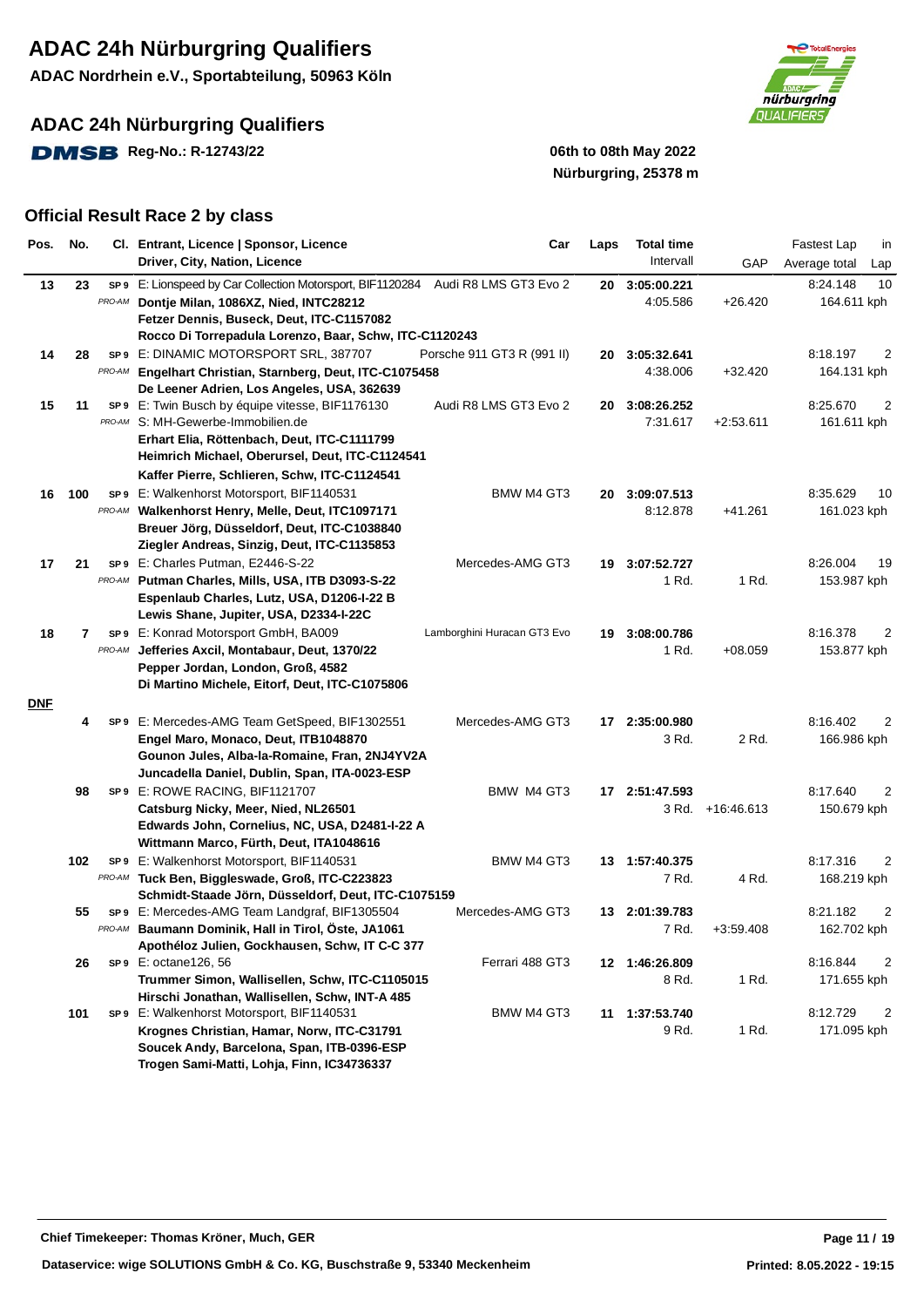**ADAC Nordrhein e.V., Sportabteilung, 50963 Köln**

### **ADAC 24h Nürburgring Qualifiers**

**DMSB** Reg-No.: R-12743/22 **19.12 19.13 19.14 19.14 19.14 19.14 19.14 19.14 19.14 19.14 19.14 19.14 19.14 19.14 19.14 19.14 19.14 19.14 19.14 19.14 19.14 19.14 19.14 19.14 19.14 19.14 19.14 19.14 19.14 19.14 19.14 19.14 19** 



# **Nürburgring, 25378 m**

| Pos. | No. | CI. Entrant, Licence   Sponsor, Licence                           | Car                        | Laps | Total time  |       | Fastest Lap   | in                         |
|------|-----|-------------------------------------------------------------------|----------------------------|------|-------------|-------|---------------|----------------------------|
|      |     | Driver, City, Nation, Licence                                     |                            |      | Intervall   | GAP   | Average total | Lap                        |
|      | 27  | SP9 E: Toksport WRT, BIF1183808                                   | Porsche 911 GT3 R (991 II) | 10   | 1:46:34.925 |       | 8:22.192      | $\overline{2}$             |
|      |     | Andlauer Julien, Sainte-Foy-lés-Lyon, Fran, 256472                |                            |      | 10 Rd.      | 1 Rd. | 142.865 kph   |                            |
|      |     | Campbell Matt, Stuttgart, Deut, 1090587                           |                            |      |             |       |               |                            |
|      |     | Jaminet Matthieu, Differdange, Luxe, ICCB219550                   |                            |      |             |       |               |                            |
|      | 99  | SP9 E: ROWE RACING, BIF1121707                                    | BMW M4 GT3                 | 8    | 1:49:03.627 |       | 8:16.088      | $\overline{2}$             |
|      |     | De Phillippi Connor, Cornelius, North Carolina, USA, D3143-I-22 B |                            |      | 12 Rd.      | 2 Rd. | 111.694 kph   |                            |
|      |     | Eng Philipp, Sankt Lorenz, Öste, JA1353                           |                            |      |             |       |               |                            |
|      |     | Yelloly Nick, Solihull, Groß, ITB 195156                          |                            |      |             |       |               |                            |
|      | 5   | SP9 E: Scherer Sport Team Phoenix, BIF1213884                     | Audi R8 LMS GT3 Evo 2      |      | 1:46:15.467 |       | 8:29.727      |                            |
|      |     | Kolb Vincent, Frankfurt, Deut, ITC-C1138981                       |                            |      | 13 Rd.      | 1 Rd. | 100.310 kph   |                            |
|      | 33  | SP9 E: Falken Motorsports, BIF 1088091                            | Porsche 911 GT3 R (991 II) | 3    | 25:13.060   |       | 8:19.218      | $\overline{\phantom{0}}^2$ |
|      |     | Evans Jaxon, Queensland, Neus, 191570X                            |                            |      | 17 Rd.      | 4 Rd. | 181.144 kph   |                            |
|      |     | Müller Sven, Ockenheim, Deut, ITC-C1101148                        |                            |      |             |       |               |                            |
|      |     | Pilet Patrick, Noisy le Roi, Fran, ICCB 54892                     |                            |      |             |       |               |                            |
|      |     | Seefried Marco, Wildschönau, Öste, Int B JA 2209                  |                            |      |             |       |               |                            |
|      |     |                                                                   |                            |      |             |       |               |                            |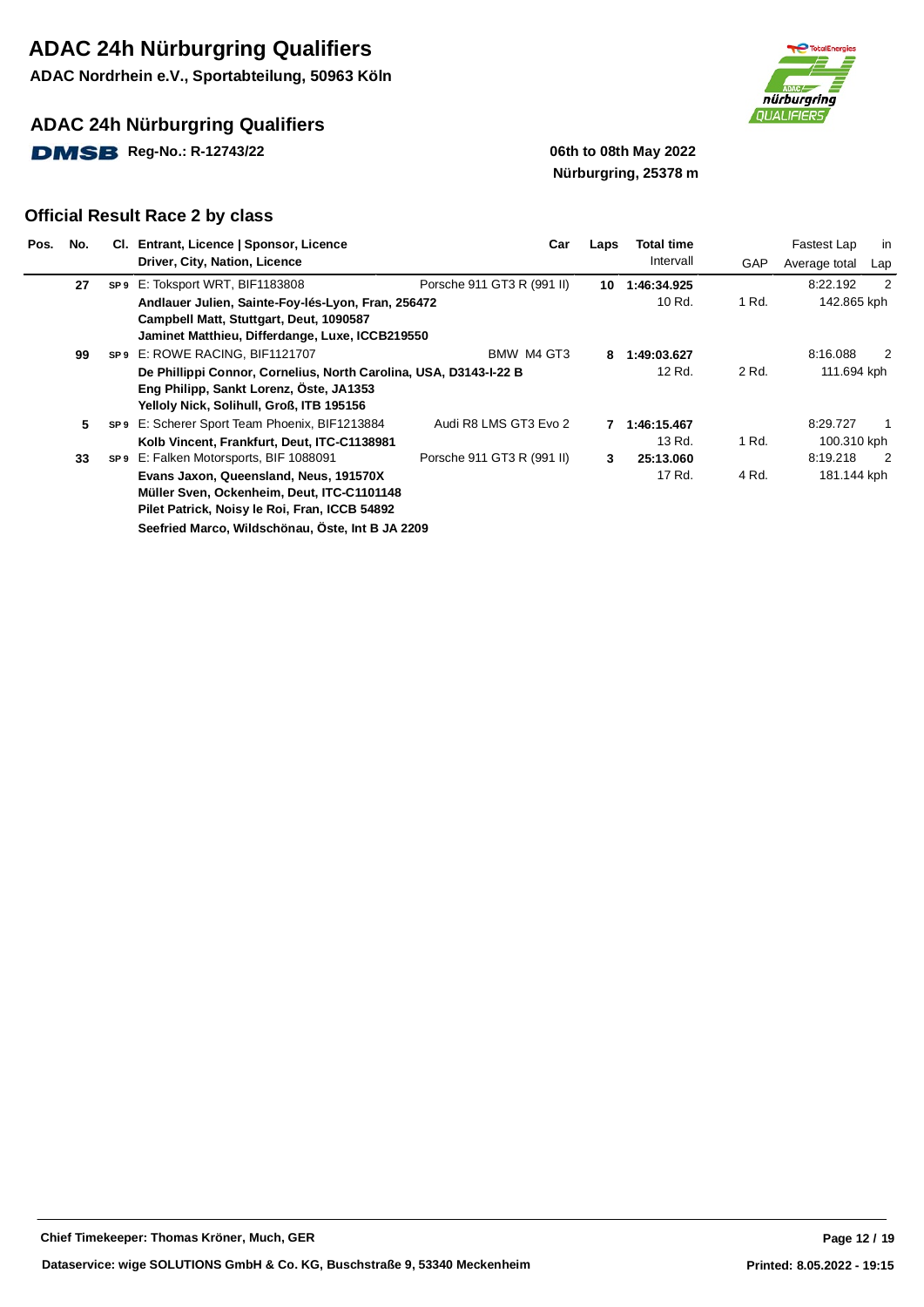**ADAC Nordrhein e.V., Sportabteilung, 50963 Köln**

### **ADAC 24h Nürburgring Qualifiers**

**DMSB** Reg-No.: R-12743/22 **19.12 19.13 19.14 19.14 19.14 19.14 19.14 19.14 19.14 19.14 19.14 19.14 19.14 19.14 19.14 19.14 19.14 19.14 19.14 19.14 19.14 19.14 19.14 19.14 19.14 19.14 19.14 19.14 19.14 19.14 19.14 19.14 19** 



# **Nürburgring, 25378 m**

| Pos.              | No.         | CI. Entrant, Licence   Sponsor, Licence              | Car           | Laps         | <b>Total time</b> |        | Fastest Lap   | in  |
|-------------------|-------------|------------------------------------------------------|---------------|--------------|-------------------|--------|---------------|-----|
|                   |             | Driver, City, Nation, Licence                        |               |              | Intervall         | GAP    | Average total | Lap |
|                   | Class: SP-X |                                                      |               |              |                   |        |               |     |
| <b>Started: 2</b> |             | Not Classified: 1<br>Classified: 1<br>Not Started: 0 |               |              |                   |        |               |     |
|                   | 116         | <b>sp-x</b> E: True Racing, BA268                    | KTM X-BOW GT2 | 20           | 3:04:47.916       |        | 8:19.057      | 2   |
|                   |             | Kofler Reinhard, Attnang-Puchheim, Öste, ITC JA1807  |               |              |                   |        | 164.793 kph   |     |
|                   |             | Siljehaug Mads, Surheim, Deut, 40092                 |               |              |                   |        |               |     |
|                   |             | Hofer Max, Perchtolsdorf, Öste, JA2669               |               |              |                   |        |               |     |
|                   |             | Heinemann Tim, Fichtenberg, Deut, ITC-C1141287       |               |              |                   |        |               |     |
| <b>DNF</b>        |             |                                                      |               |              |                   |        |               |     |
|                   | 117         | SP-X E: KTM AG/ True Racing, BA268                   | KTM X-BOW GT2 | $\mathbf{2}$ | 16:55.629         |        | 8:19.764      | 2   |
|                   |             | Stuck Ferdinand, München, Deut, ITC-C1107948         |               |              | 18 Rd.            | 18 Rd. | 179.910 kph   |     |
|                   |             | Stuck Johannes, München, Deut, ITC1097303            |               |              |                   |        |               |     |
|                   |             | Palttala Markus, Eupen, Belg, 22804873               |               |              |                   |        |               |     |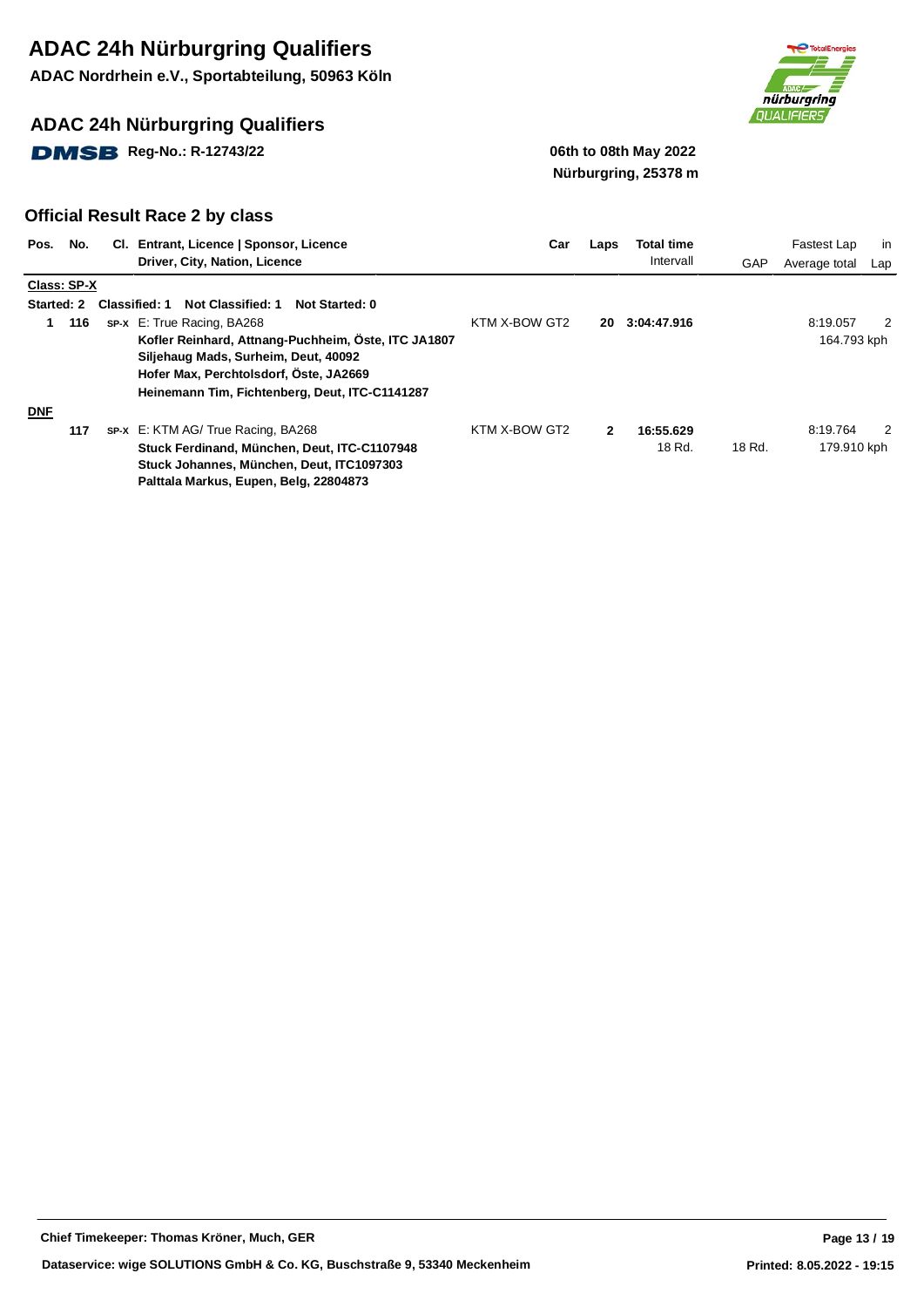**ADAC Nordrhein e.V., Sportabteilung, 50963 Köln**

### **ADAC 24h Nürburgring Qualifiers**

**DMSB** Reg-No.: R-12743/22 06th to 08th May 2022



# **Nürburgring, 25378 m**

| Pos.         | No.               | CI. Entrant, Licence   Sponsor, Licence                     | Car                     | Laps | Total time  |           | Fastest Lap   | in             |
|--------------|-------------------|-------------------------------------------------------------|-------------------------|------|-------------|-----------|---------------|----------------|
|              |                   | Driver, City, Nation, Licence                               |                         |      | Intervall   | GAP       | Average total | Lap            |
|              | <b>Class: TCR</b> |                                                             |                         |      |             |           |               |                |
| Started: 3   |                   | Not Classified: 0<br><b>Classified: 3</b><br>Not Started: 0 |                         |      |             |           |               |                |
| 1            | 831               | TCR E: Hyundai Motorsport N, BIF1163047                     | Hyundai i30 N TCR       | 18   | 3:01:38.828 |           | 9:10.128      | $\overline{7}$ |
|              |                   | Oestreich Moritz, Langenselbold, Deut, ITC-C1076648         |                         |      |             |           | 150.887 kph   |                |
|              |                   | Buri Antti, Andriano, Ital, 24285267                        |                         |      |             |           |               |                |
| $\mathbf{2}$ | 830               | TCR E: Hyundai Motorsport N, BIF1163047                     | Hyundai Elantra TCR     | 18   | 3:01:40.626 |           | 9:04.125      | 2              |
|              |                   | Lauck Manuel, Saarburg, Deut, ITC-C104769                   |                         |      | 01.798      | $+01.798$ | 150.862 kph   |                |
|              |                   | Basseng Marc, Rosenbach, Deut, ITC-C1056009                 |                         |      |             |           |               |                |
| 3            | 66                | TCR E: MSC Emstal e.V. im ADAC, BIC1001572                  | Volkswagen Golf GTI TCR | 17   | 3:02:04.554 |           | 9:17.234      | 2              |
|              |                   | Schemmann Sebastian, Burghasungen, Deut, ITC1119110         |                         |      | 1 Rd.       | 1 Rd.     | 142.169 kph   |                |
|              |                   | Haller Florian, St Leonhard im passeier, Ital, INTC458863   |                         |      |             |           |               |                |
|              |                   | Elkmann Peter, Steinfurt, Deut, ITC-C1048832                |                         |      |             |           |               |                |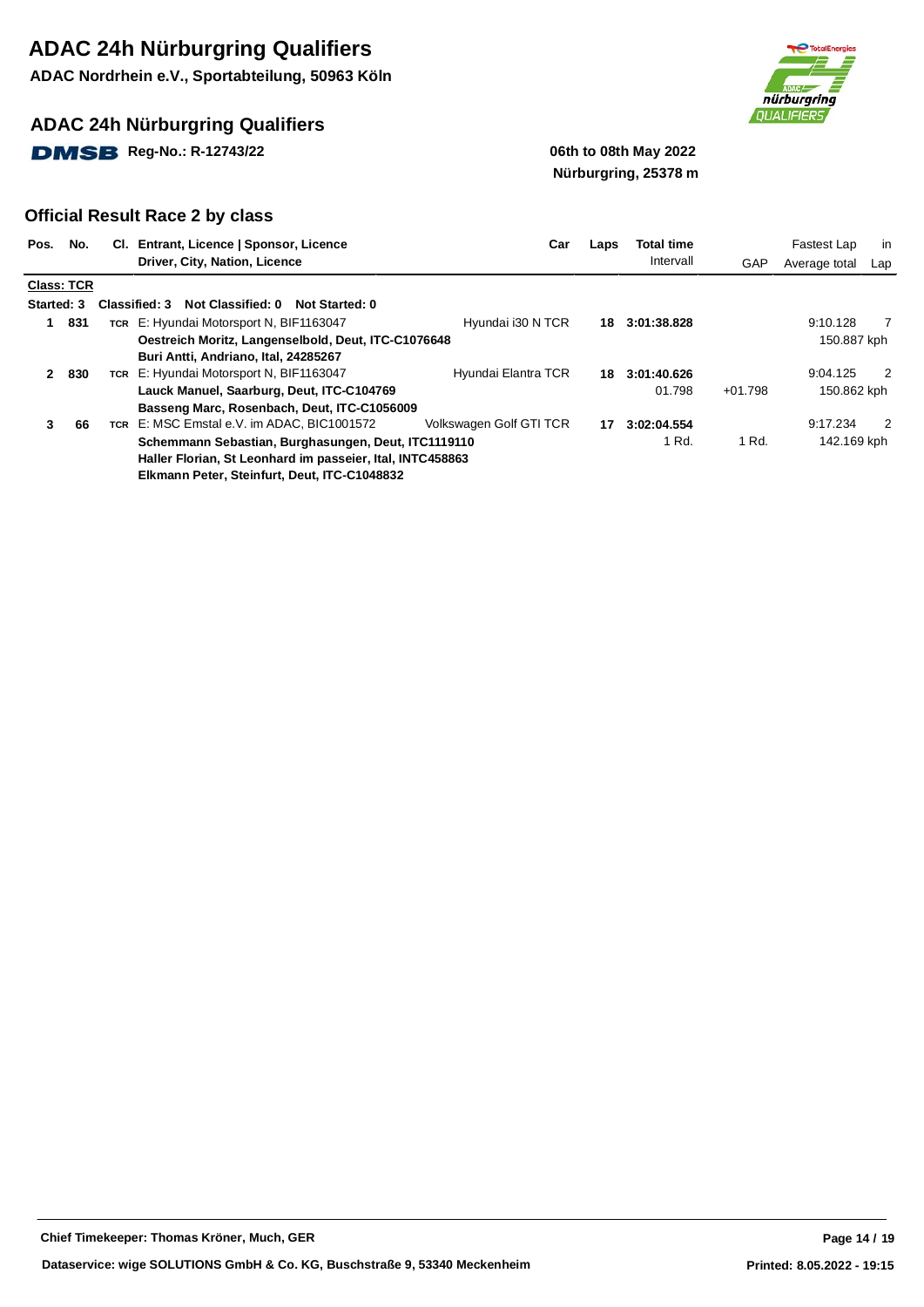**ADAC Nordrhein e.V., Sportabteilung, 50963 Köln**

### **ADAC 24h Nürburgring Qualifiers**

**DMSB** Reg-No.: R-12743/22 **12.1399 12.14 12.14 12.14 12.14 12.14 12.14 12.14 12.14 12.14 12.14 12.14 12.14 12.14 12.14 12.14 12.14 12.14 12.14 12.14 12.14 12.14 12.14 12.14 12.14 12.14 12.14 12.14 12.14 12.14 12.14 12.14** 



# **Nürburgring, 25378 m**

| No.<br>Pos.                    | CI. Entrant, Licence   Sponsor, Licence<br>Driver, City, Nation, Licence                                                                               | Car                                      | Laps | <b>Total time</b><br>Intervall | GAP | Fastest Lap<br>Average total | - in<br>Lap |
|--------------------------------|--------------------------------------------------------------------------------------------------------------------------------------------------------|------------------------------------------|------|--------------------------------|-----|------------------------------|-------------|
| Class: V4<br><b>Started: 1</b> | Not Classified: 0<br>Classified: 1<br>323<br>V <sub>4</sub><br>Lyons Benjamin, Watford, Groß, ITC-C 227553<br>Loew Markus, Nürburg, Deut, ITC-C1193166 | <b>Not Started: 0</b><br><b>BMW 325i</b> |      | 16 3:07:08.140                 |     | 10:24.893<br>130.188 kph     | 6           |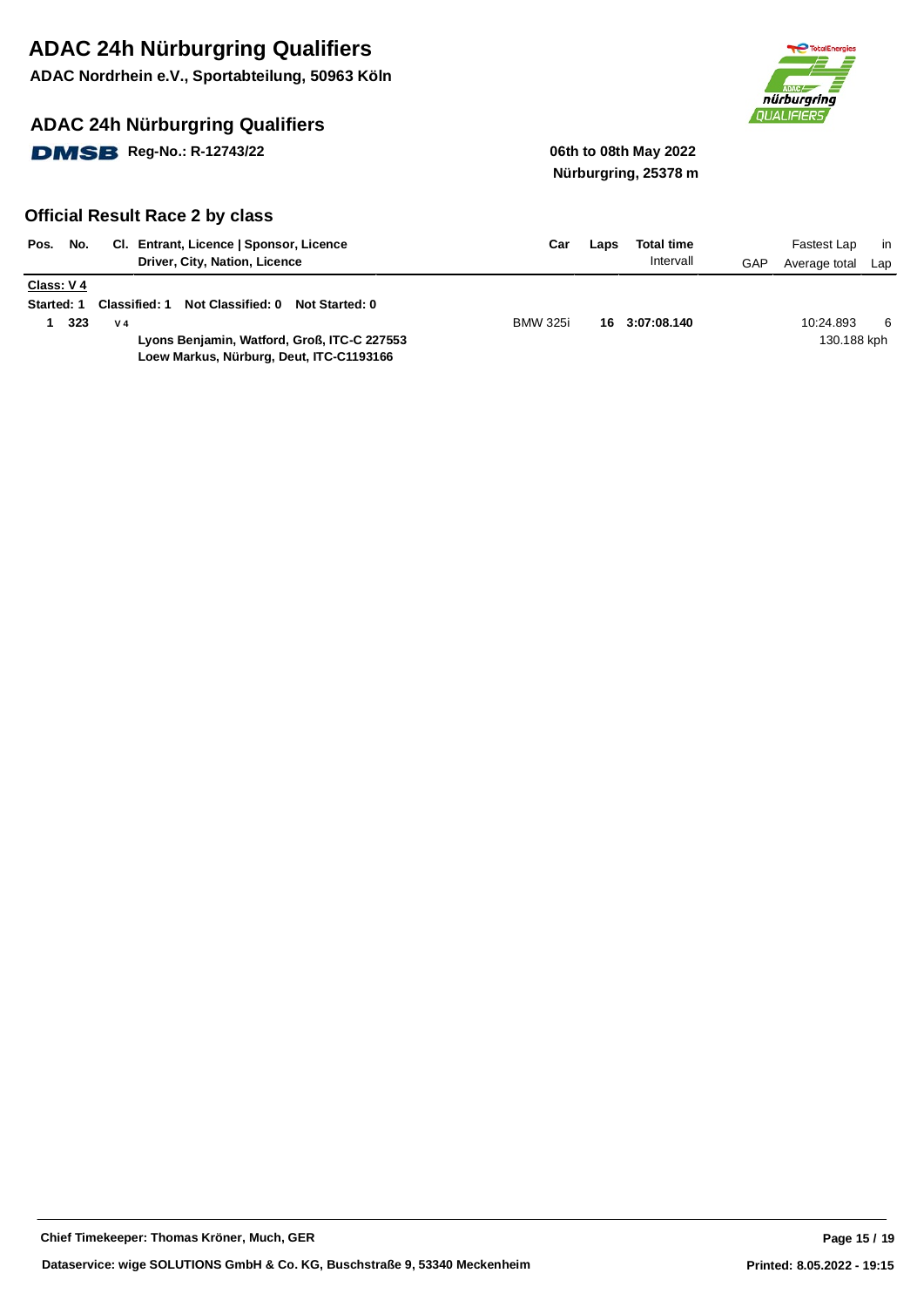**ADAC Nordrhein e.V., Sportabteilung, 50963 Köln**

### **ADAC 24h Nürburgring Qualifiers**

**DMSB** Reg-No.: R-12743/22 06th to 08th May 2022



# **Nürburgring, 25378 m**

| Pos.                            | No. | CI. Entrant, Licence   Sponsor, Licence<br>Driver, City, Nation, Licence                                                                                                                                                           | Car                | Laps | <b>Total time</b><br>Intervall | GAP | Fastest Lap<br>Average total | .in<br>Lap |
|---------------------------------|-----|------------------------------------------------------------------------------------------------------------------------------------------------------------------------------------------------------------------------------------|--------------------|------|--------------------------------|-----|------------------------------|------------|
| Class: V 5<br><b>Started: 1</b> | 444 | Not Classified: 0<br><b>Classified: 1</b><br>Not Started: 0<br>v <sub>5</sub> E: Adrenalin Motorsport Team Alzner Automotive, BIF1156556<br>Korn Ulrich, Buchholz, Deut, ITC-C1182854<br>Korn Daniel, Buchholz, Deut, ITC-C1118824 | Porsche Cayman 981 | 17   | 3:09:51.292                    |     | 10:08.480<br>136.344 kph     |            |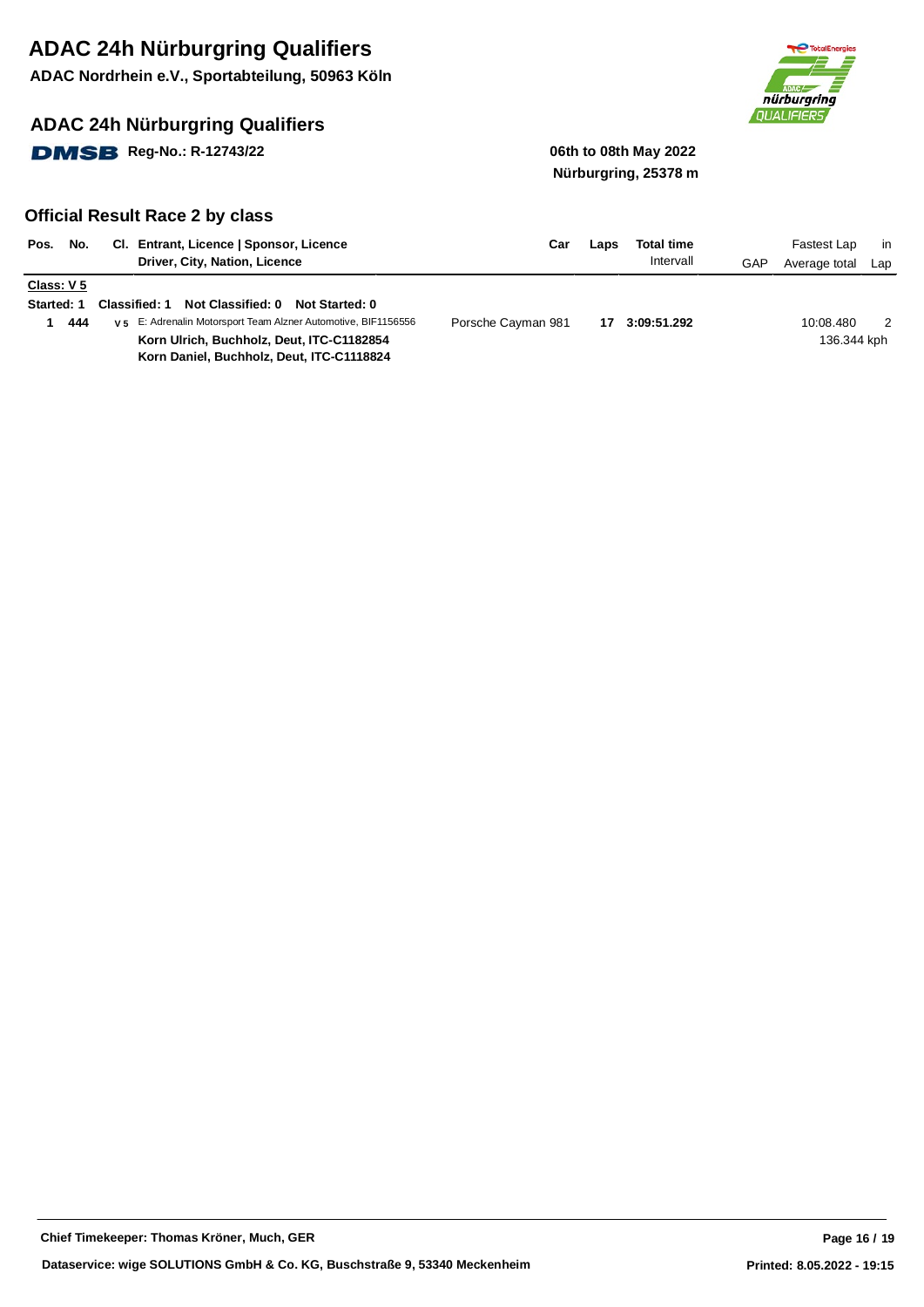**ADAC Nordrhein e.V., Sportabteilung, 50963 Köln**

### **ADAC 24h Nürburgring Qualifiers**

**DMSB** Reg-No.: R-12743/22 **12.1399 12.14 12.14 12.14 12.14 12.14 12.14 12.14 12.14 12.14 12.14 12.14 12.14 12.14 12.14 12.14 12.14 12.14 12.14 12.14 12.14 12.14 12.14 12.14 12.14 12.14 12.14 12.14 12.14 12.14 12.14 12.14** 



# **Nürburgring, 25378 m**

| Pos.       | No. |                | CI. Entrant, Licence   Sponsor, Licence<br>Driver, City, Nation, Licence                                                                                                                                                                                               | Car                  | Laps | <b>Total time</b><br>Intervall | GAP         | Fastest Lap<br>Average total | in<br>Lap |
|------------|-----|----------------|------------------------------------------------------------------------------------------------------------------------------------------------------------------------------------------------------------------------------------------------------------------------|----------------------|------|--------------------------------|-------------|------------------------------|-----------|
| Class: V 6 |     |                |                                                                                                                                                                                                                                                                        |                      |      |                                |             |                              |           |
| Started: 5 |     |                | Not Classified: 0<br><b>Classified: 5</b><br>Not Started: 0                                                                                                                                                                                                            |                      |      |                                |             |                              |           |
| 1          | 396 |                | V 6 E: Adrenalin Motorsport Team Alzner Automotive, BIF1156556<br>Rühl Lutz, Idstein, Deut, ITC-C1124402<br>Büllesbach Christian, Buchholz, Deut, ITC-C1118828<br>Schettler Andreas, Baden-Baden, Deut, ITC-C1052061<br>Müller Alexander, Mannheim, Deut, ITC-C1154349 | Porsche Cayman S 981 | 17   | 3:07:36.571                    |             | 9:45.623<br>137.976 kph      | 17        |
| 2          | 397 | V <sub>6</sub> |                                                                                                                                                                                                                                                                        | Porsche 911          | 17   | 3:10:02.159                    |             | 9:56.416                     | 16        |
|            |     |                | Rings Sebastian, Bitburg, Deut, ITC1118456<br>Pickard Lukas, Wittlich, Deut, ITC-C1150145<br>Pier Alain, Imbringen, Luxe, A1204                                                                                                                                        |                      |      | 2:25.588                       | $+2:25.588$ | 136.214 kph                  |           |
| 3          | 227 |                | v 6 E: Team Sorg Rennsport, BIF1151374                                                                                                                                                                                                                                 | Porsche Cayman S     | 16   | 3:04:02.370                    |             | 9:56.703                     | 6         |
|            |     |                | Mendieta Blanco Cesar, Brechen, Deut, ITD-C1202729<br>Helmich Rasmus, Klampenborg, Däne, DASU88660<br>Carobbio Alberto, Bergamo, Ital, INT-C239671<br>Vicenzi Ugo, Gorgonzola, Ital, INTC231219                                                                        |                      |      | 1 Rd.                          | 1 Rd.       | 132.379 kph                  |           |
| 4          | 228 |                | V6 E: Team Sorg Rennsport, BIF1151374                                                                                                                                                                                                                                  | Porsche Cayman S     | 16   | 3:05:46.459                    |             | 9:50.007                     | 2         |
|            |     |                | Lamadrid Xavier, Monaco, Mona, 62<br>Fritsche Caryl, La Chaux-de-Fonts, Schw, 558<br>Reicher Fabrice, La Rochette, Fran, 55242                                                                                                                                         |                      |      | 1 Rd.                          | $+1:44.089$ | 131.142 kph                  |           |
| 5.         | 221 |                | V 6 E: GITI TIRE MOTORSPORT BY WS RACING, BIF1198291                                                                                                                                                                                                                   | Porsche Cayman       | 16   | 3:09:57.107                    |             | 10:15.603                    | 15        |
|            |     |                | Breakell James, Great Harwood, Blackburn, Lanc, Groß, IC168393<br>Dalton, Auckland, Neus, 050438X<br>Woolford, Auckland, Neus, IC220165X                                                                                                                               |                      |      | 1 Rd.                          | $+4:10.648$ | 128.258 kph                  |           |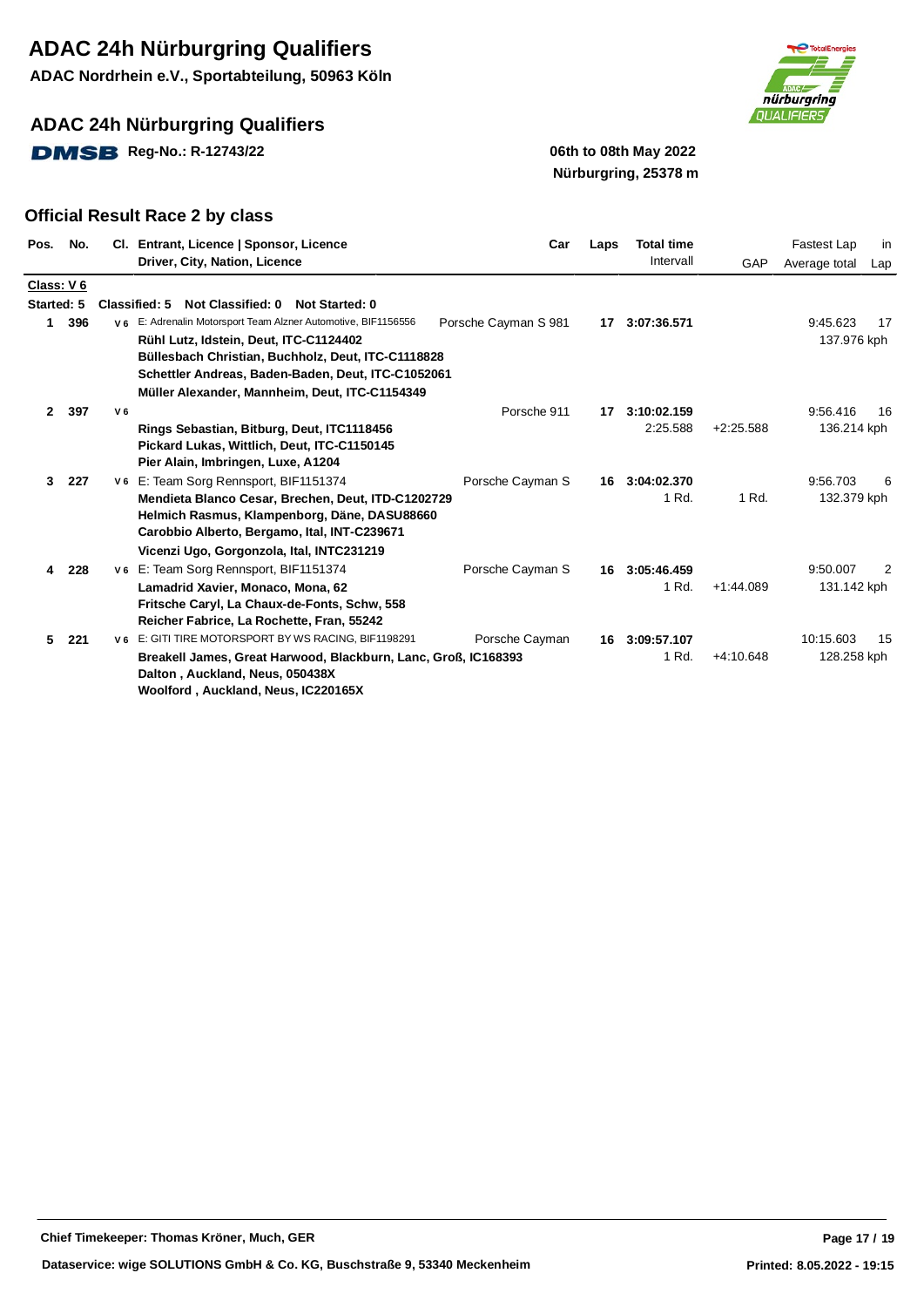**ADAC Nordrhein e.V., Sportabteilung, 50963 Köln**

### **ADAC 24h Nürburgring Qualifiers**

**DMSB** Reg-No.: R-12743/22 **12.1399 12.14 12.14 12.14 12.14 12.14 12.14 12.14 12.14 12.14 12.14 12.14 12.14 12.14 12.14 12.14 12.14 12.14 12.14 12.14 12.14 12.14 12.14 12.14 12.14 12.14 12.14 12.14 12.14 12.14 12.14 12.14** 



# **Nürburgring, 25378 m**

| Pos.              | No. |                         | Cl. Entrant, Licence   Sponsor, Licence                     | Car                    | Laps             | Total time  |           | Fastest Lap   | in  |
|-------------------|-----|-------------------------|-------------------------------------------------------------|------------------------|------------------|-------------|-----------|---------------|-----|
|                   |     |                         | Driver, City, Nation, Licence                               |                        |                  | Intervall   | GAP       | Average total | Lap |
|                   |     | <b>Class: VT2 Front</b> |                                                             |                        |                  |             |           |               |     |
| <b>Started: 4</b> |     |                         | <b>Classified: 4</b><br>Not Classified: 0<br>Not Started: 0 |                        |                  |             |           |               |     |
|                   | 223 |                         | VT2 From E: GITI TIRE MOTORSPORT BY WS RACING, BIF1198291   | Volkswagen Golf VII Au | 16               | 3:03:13.081 |           | 10:14.680     | 16  |
|                   |     |                         | Hinzer Robert, Grevenbroich, Deut, ITC-C1110283             |                        |                  |             |           | 132.972 kph   |     |
|                   |     |                         | Schmidt Ulrich, Kamen, Deut, ITC1181769                     |                        |                  |             |           |               |     |
| 2                 |     | <b>110 VT2 From</b>     |                                                             | Opel Astra OPC         | 16               | 3:07:19.943 |           | 10:11.532     | 2   |
|                   |     |                         | S: Automobilclub von Deutschland e.V                        |                        |                  | 4:06.862    | +4:06.862 | 130.052 kph   |     |
|                   |     |                         | Strycek Lena, Limburg, Deut, ITC 1131102                    |                        |                  |             |           |               |     |
|                   |     |                         | Strycek Volker, Dehrn, Deut, ITC 1035407                    |                        |                  |             |           |               |     |
| 3                 |     | 88 VT2 Froi             |                                                             | Opel Astra OPC         | 12 <sup>12</sup> | 3:06:26.002 |           | 11:00.315     | 12  |
|                   |     |                         | Füting Lars, Wuppertal, Deut, ITC1112027                    |                        |                  | 4 Rd.       | 4 Rd.     | 98.009 kph    |     |
|                   |     |                         | Robertz Tim, Bonn, Deut, ITC-C1073906                       |                        |                  |             |           |               |     |
| 4                 | 87  | VT2 Froi                |                                                             | Opel Astra OPC         | 10               | 3:01:21.262 |           | 10:15.925     | 6   |
|                   |     |                         | Jung Tobias, Bornheim, Widdig, Deut, ITC-C1122599           |                        |                  | 6 Rd.       | 2 Rd.     | 83.962 kph    |     |
|                   |     |                         | Wales Francois, Antony, Fran, ICCC255802                    |                        |                  |             |           |               |     |